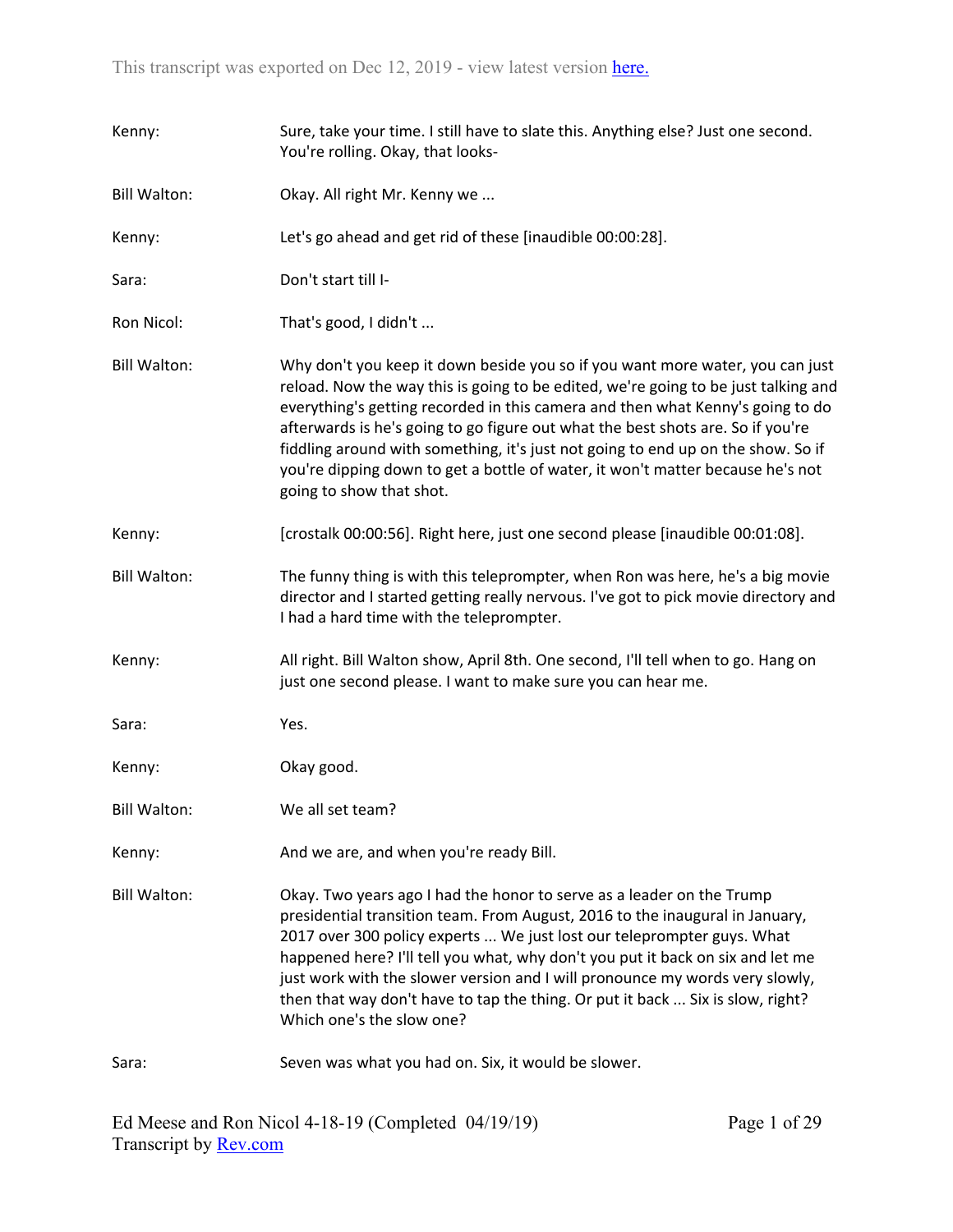| <b>Bill Walton:</b> | All right, let's put it on six so I don't have to tap.                                                                                                                                                                                                                                                                                                                                                                                                                                                                                                                                                                                                                                                             |
|---------------------|--------------------------------------------------------------------------------------------------------------------------------------------------------------------------------------------------------------------------------------------------------------------------------------------------------------------------------------------------------------------------------------------------------------------------------------------------------------------------------------------------------------------------------------------------------------------------------------------------------------------------------------------------------------------------------------------------------------------|
| Sara:               | Okay, let me do it over here as well so that way we're sure that we have it<br>going.                                                                                                                                                                                                                                                                                                                                                                                                                                                                                                                                                                                                                              |
| Kenny:              | Just one second please.                                                                                                                                                                                                                                                                                                                                                                                                                                                                                                                                                                                                                                                                                            |
| <b>Bill Walton:</b> | Kenny, are you worried? We [inaudible 00:03:04].                                                                                                                                                                                                                                                                                                                                                                                                                                                                                                                                                                                                                                                                   |
| Kenny:              | Excuse me?                                                                                                                                                                                                                                                                                                                                                                                                                                                                                                                                                                                                                                                                                                         |
| Sara:               | Hold on.                                                                                                                                                                                                                                                                                                                                                                                                                                                                                                                                                                                                                                                                                                           |
| Ron Nicol:          | This phone's on silent [inaudible] that it's beat.                                                                                                                                                                                                                                                                                                                                                                                                                                                                                                                                                                                                                                                                 |
| Ed Meese:           | Well that's not good.                                                                                                                                                                                                                                                                                                                                                                                                                                                                                                                                                                                                                                                                                              |
| Ron Nicol:          | Wyatt did that.                                                                                                                                                                                                                                                                                                                                                                                                                                                                                                                                                                                                                                                                                                    |
| Ed Meese:           | You didn't think to do it.                                                                                                                                                                                                                                                                                                                                                                                                                                                                                                                                                                                                                                                                                         |
| Kenny:              | Airplane or do not disturb, would be great.                                                                                                                                                                                                                                                                                                                                                                                                                                                                                                                                                                                                                                                                        |
| Ron Nicol:          | It's on silent, so it should be okay.                                                                                                                                                                                                                                                                                                                                                                                                                                                                                                                                                                                                                                                                              |
| Kenny:              | The vibration's fine.                                                                                                                                                                                                                                                                                                                                                                                                                                                                                                                                                                                                                                                                                              |
| Ron Nicol:          | Is that what it is?                                                                                                                                                                                                                                                                                                                                                                                                                                                                                                                                                                                                                                                                                                |
| Kenny:              | Yeah, everyone here  Okay, Bill, when you're ready. Wait till it gets up to the<br>top or you'll                                                                                                                                                                                                                                                                                                                                                                                                                                                                                                                                                                                                                   |
| <b>Bill Walton:</b> | Two years ago, I had the honor to serve as the leader on the Trump presidential<br>transition team. From August, 2016 to the inaugural in January, 2017 over 300<br>policy experts developed plans to transition all of the government agencies to<br>the Trump administration. It was an extraordinarily talented group of people.<br>Two men in particular stood out; our leader, Ron Nicol, had run the Boston<br>Consulting Group's America's practice and our most senior and respected<br>advisor was Ed Meese who had served as Ronald Reagan's attorney general and<br>as counselor to the president, the top staff job in the White House. Transition<br>was an intense and sometimes chaotic experience. |
| <b>Bill Walton:</b> | Ron and I had come from the private sector and in the process learned a lot<br>about how government works or doesn't. Ed provided much of the needed<br>context and wisdom to guide us through our long days together. We talked<br>about leadership styles, Trump versus Reagan, crisis management, the                                                                                                                                                                                                                                                                                                                                                                                                           |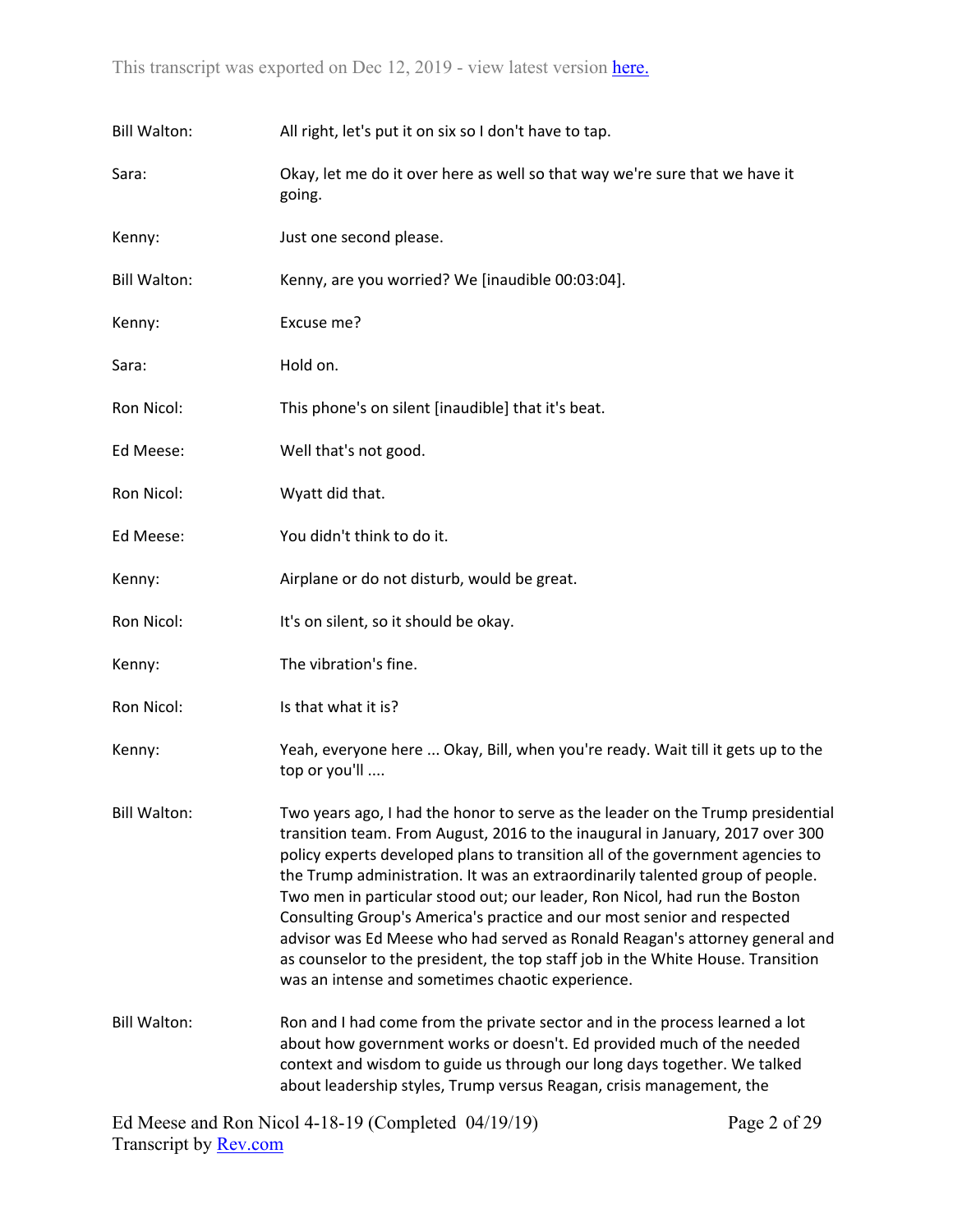|                     | differences between business leadership and political leadership. Ed told some<br>terrific stories about Ronald Reagan and Ron regaled with a few about what it<br>was like to be in the navy. I often wished I'd had a tape recorder  Guys, this is<br>running so slow. It's running so slow. We can't do it this way. |              |
|---------------------|-------------------------------------------------------------------------------------------------------------------------------------------------------------------------------------------------------------------------------------------------------------------------------------------------------------------------|--------------|
| Ron Nicol:          | Let's do it on the next screen up.                                                                                                                                                                                                                                                                                      |              |
| Sara:               | All right, we'll go up one.                                                                                                                                                                                                                                                                                             |              |
| <b>Bill Walton:</b> | Okay, let's go up on one. It's too bad.                                                                                                                                                                                                                                                                                 |              |
| Kenny:              | It's actually okay because you know what, I really want to make an adjustment<br>here cause this mic is blocking your face a little too much so hang on for one<br>moment.                                                                                                                                              |              |
| Sara:               | Seven or eight?                                                                                                                                                                                                                                                                                                         |              |
| <b>Bill Walton:</b> | Where were we before?                                                                                                                                                                                                                                                                                                   |              |
| Sara:               | Six.                                                                                                                                                                                                                                                                                                                    |              |
| <b>Bill Walton:</b> | Let's go seven, not eight. We're just watching that thing                                                                                                                                                                                                                                                               |              |
| Kenny:              | All right, this is [inaudible] changes.                                                                                                                                                                                                                                                                                 |              |
| <b>Bill Walton:</b> | Okay, so we didn't have a good shot.                                                                                                                                                                                                                                                                                    |              |
| Kenny:              | It wasn't enough to kill it but this is good.                                                                                                                                                                                                                                                                           |              |
| <b>Bill Walton:</b> | Okay, now we're better.                                                                                                                                                                                                                                                                                                 |              |
| Ed Meese:           | It maybe even works.                                                                                                                                                                                                                                                                                                    |              |
| Sara:               | I know. Wait [inaudible] I want to make sure. Did we go with seven?                                                                                                                                                                                                                                                     |              |
| <b>Bill Walton:</b> | Yes.                                                                                                                                                                                                                                                                                                                    |              |
| Ed Meese:           | I'm sure they're having times when people as a joke are speeding up the<br>teleprompter.                                                                                                                                                                                                                                |              |
| Sara:               | [crosstalk 00:06:13].                                                                                                                                                                                                                                                                                                   |              |
| Ed Meese:           | And the speaker's trying to catch up.                                                                                                                                                                                                                                                                                   |              |
| <b>Bill Walton:</b> | Or speeding up to get them off that stage. Okay. Choose script. Ed Meese and<br>Ron Nicol.                                                                                                                                                                                                                              |              |
|                     | Ed Meese and Ron Nicol 4-18-19 (Completed 04/19/19)                                                                                                                                                                                                                                                                     | Page 3 of 29 |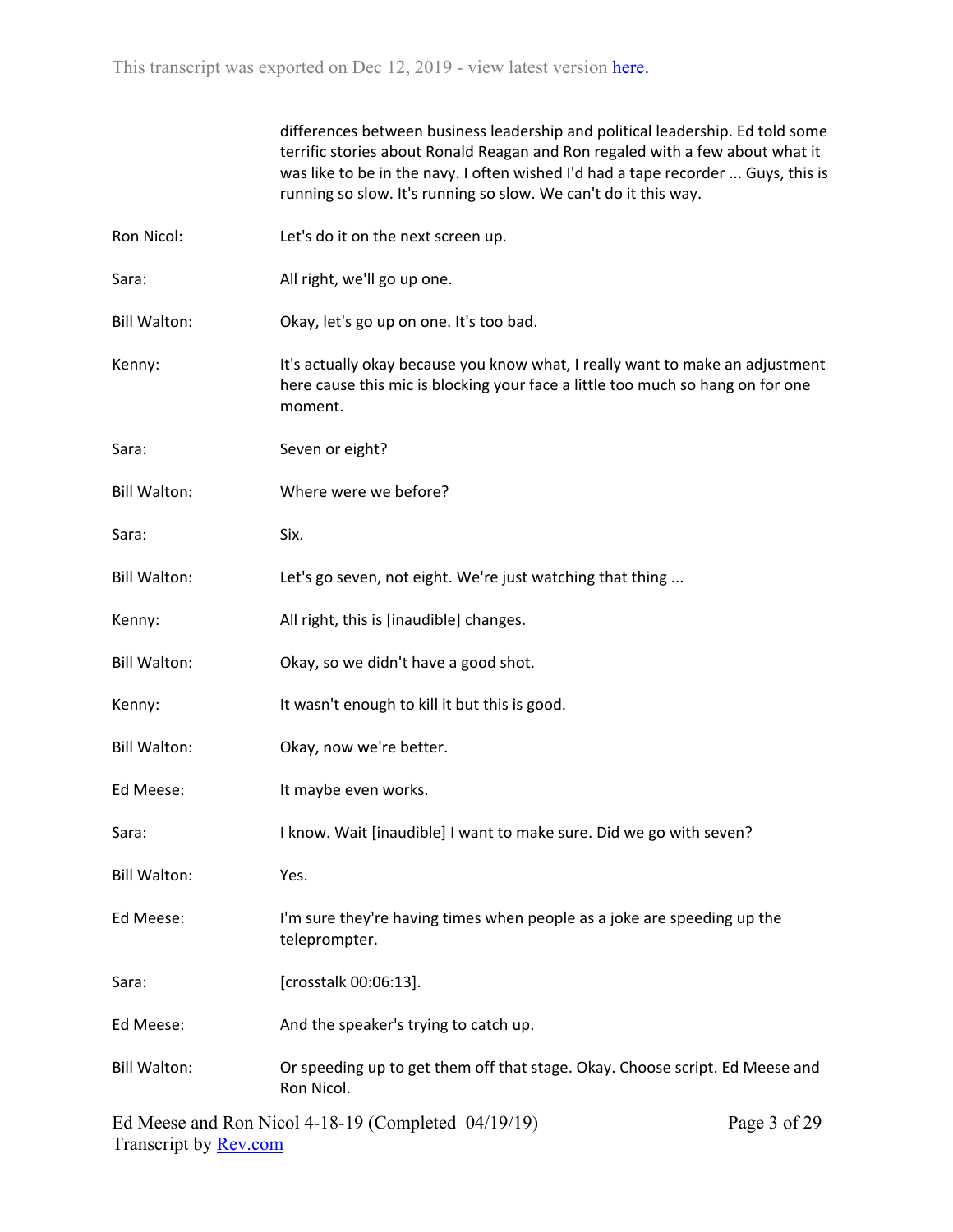Kenny: All right, we're rolling and when it comes up there.

- Bill Walton: Two years ago, I had the honor to serve as a leader on the Trump presidential transition team. From August, 2016 to the inaugural in January '17 over, 300 policy experts developed plans to transition all of the government agencies to the Trump administration. It was an extraordinarily talented group of people. Two men in particular stood out; our leader, Ron Nicol, had run the Boston Consulting Group's America practice and our most senior and respected advisor was Ed Meese, who had served as Ronald Reagan's attorney general and as counselor to the president, the top staff job in the White House.
- Bill Walton: Transition was an intense and sometimes chaotic experience. Ron and I had come from the private sector and in the process learned a lot about how government works or doesn't. Ed provided much needed context and wisdom to guide us through our long days together. We talked about leadership styles, Trump versus Reagan, crisis management, and the differences between business leadership and political leadership. Ed told some terrific stories about Ronald Reagan. I often wished I'd had a tape recorder to capture everyone's conversations and thoughts. So today we're going one better.
- Bill Walton: Ron and Ed are joining me here on the show to talk about the things we talked about during transition and to continue our conversations. Edwin Meese III, after his service with Ronald Reagan, joined the Heritage Foundation where he founded its Center for Legal and Judicial Studies. For years, he has been the nation's most prominent conservative voice leader, thinker, and elder statesman. Among his many books are The Heritage Guide to the Constitution and Leadership Ethics and Policing. He graduated from Yale University and his law degree is from Berkeley. Welcome Ed.
- Ed Meese: Thank you. Good to be with you.
- Bill Walton: It's great to have you here. Ron Nicol, named one of the top 25 consultants in the world by Consulting Magazine led Boston Consulting Group's America's organization and technology practices. At BCG, he developed strategies for dozens of fortune 100 companies. Ron also served as the chairman of the board of advisors for Duke University's Fuqua School of Business. Following his graduation to the Naval Academy with a BS in physics where he ranked seventh in his class of 850, Ron served as a nuclear naval submarine officer and served with distinction in the navy. Welcome Ron.
- Ron Nicol: Great to be here Bill.

Bill Walton: It's great to have you here. It's great to reunite the team after a couple of years.

Ron Nicol: It is.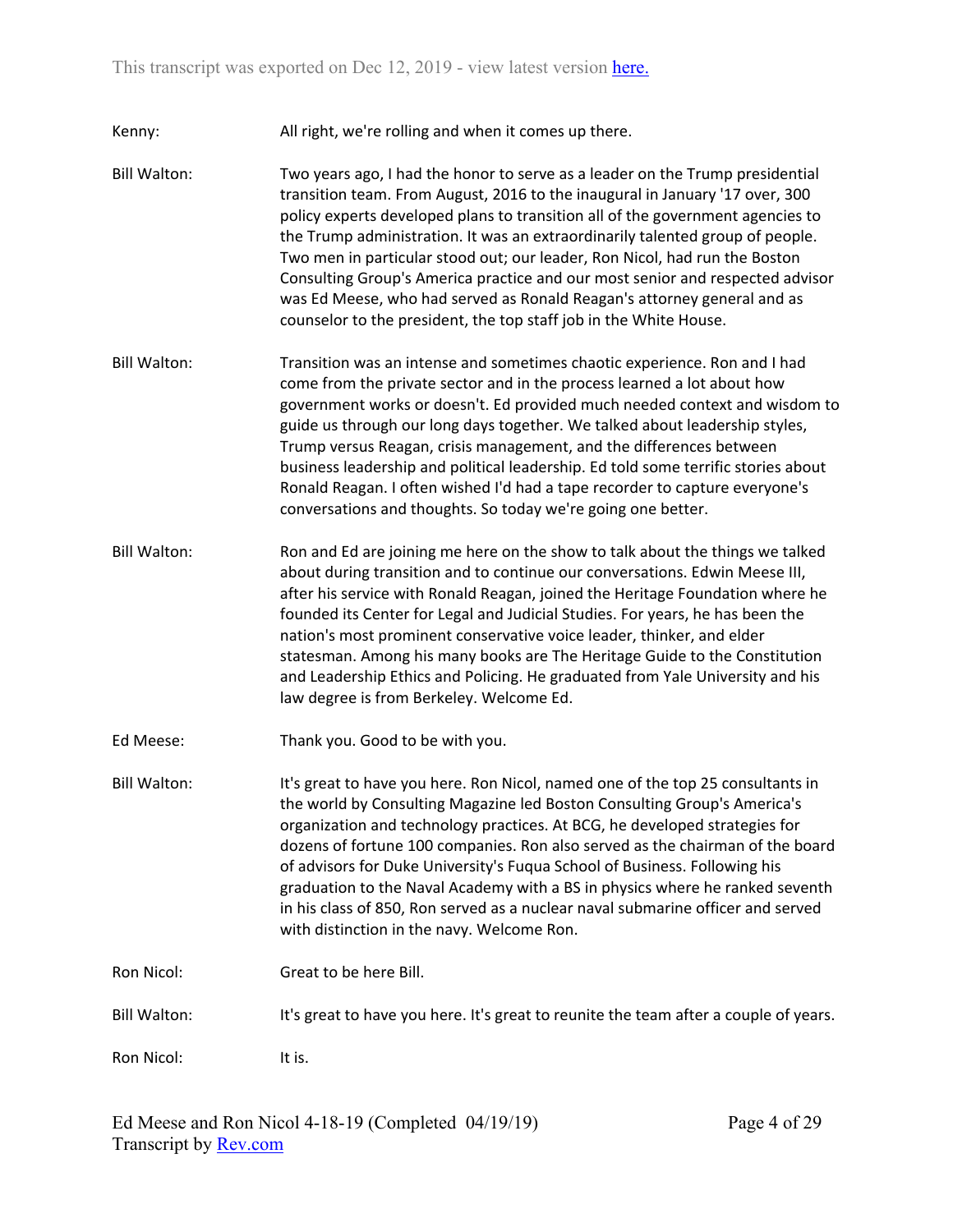- Bill Walton: Ed you had a little prior experience with transition. Ron and I were new to it. You had some experience with Ronald Reagan.
- Ed Meese: Yes. I was fortunate to have been asked by then president elect Reagan in the 1980 to head the transition that year, a transition that started literally the day after the election on the 4th of November, 1980.
- Bill Walton: So we got started-, and Ron, you started the trial, you were the first guy on the scene.
- Ron Nicol: Early August right after the GOP convention.
- Bill Walton: I understand that we have a law that creates the transition process.
- Ed Meese: Well, at the time that I was a director, there was essentially no law. No law at least to provide any funding or any authority to do anything until after the election. And of course for us, we felt that was a good idea so that everybody who was supporting Ronald Reagan could devote all of their attention to winning the election. And forbade anyone even thinking about what might happen afterwards so that we didn't have rivalries, people grasping for the best jobs that might happen. We thought it was very important to win the election first and then worry about what you did afterwards.
- Bill Walton: Well, I think our candidate, Mr. Trump agreed with Mr. Reagan. He was a little ambivalent about a transition team starting up before the election, Ron you had some insights there.
- Ron Nicol: Well there was a law change in 2010 that provided resources right after the convention up until the election. We stood up the team prior to that. But to your point, Bill, I can remember some of our team members going to campaign events, and going up to president Trump and saying, "Hey, I'm working on your transition." His answer was, "Why are you doing that? Start working on the campaign because unless we win, it doesn't matter."
- Bill Walton: Well, nevertheless, we toiled in obscurity very productively. Give us the scope of what the transition was. It was a very interesting process, and those of us that didn't know as much about government learned a lot.
- Ron Nicol: We started as I mentioned right after the convention. We had a number of teams, we had a team to do appointments. That was led by Bill Haggerty. We had a team that was looking at who were potential candidates for positions of government, because one of the obviously goals is to get those people in place. Secondly, there was a team that looked at the future White House operations. There was a team for policy. The team that I worked on was agency review, but we changed the name to agency action, responsible really for looking at the transition of each of the agencies of government.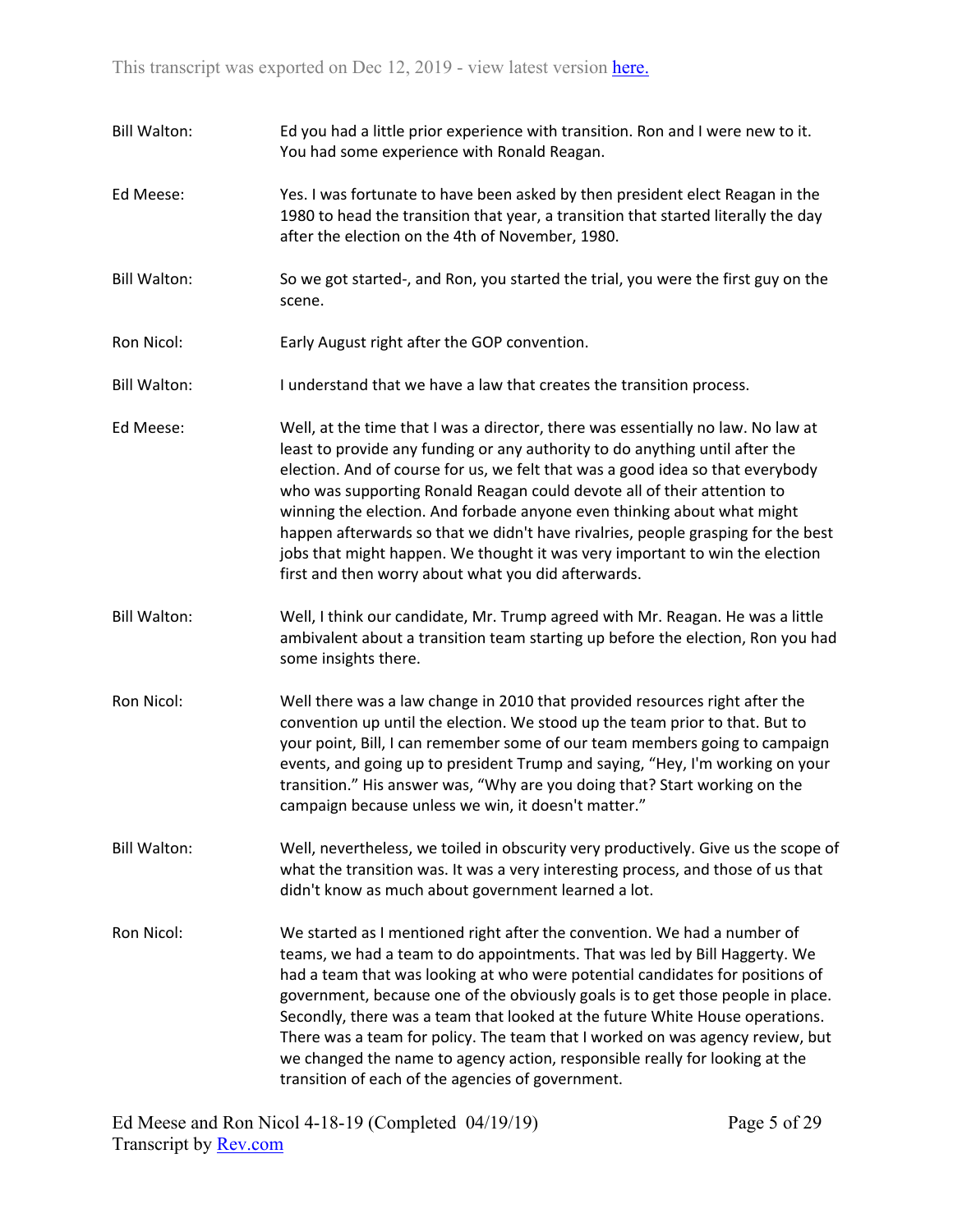- Bill Walton: We had over 300 people and we were broken up into groups. Ed headed one group. I had one and-
- Ed Meese: Ed Feulner was another and I think Mike Rogers for a while also headed one.
- Bill Walton: We had teams for each agency and we wrote plans based on how we saw things needed to be changed. My favorite plan was the one for the SBA which I ever saw. I didn't think the SBA needed to exist. I had a one page plan for that drafted up that basically says let's shut it down. The next day I think we were, I don't know how serious we were, but the next day Mr. Trump appointed the head of the worldwide federation of wrestling Linda McMahon as head of it, and I thought we can get rid of our one page she's not going to let us shut this down.
- Ron Nicol: Coming back to your point Bill, the fact is we started with no one. We had to spin up a team of about 250 to 300 people in a fairly short period of time. By the way one of the things that was really pleasing about that process is you had a lot of patriots, people that wanted to be participating in this. It was an unpaid job. There were some, a very few number of positions that were compensated but not very high level. Most of the folks on these teams were volunteers.
- Ed Meese: The fact that was that there are a lot of people around that have had p0.rior experience in one administration or another over the years that were willing to come out of retirement or do part time from their regular jobs in order to participate in the transition. We really had some expertise that wasn't expected really, based upon what people had done before. Very few people knew about their background and experience, which was very valuable to put that knowledge into the planning for the new administration
- Ron Nicol: As you mentioned it, as Bill said, we come from the private sector, so I had no experience with Washington. An interesting analogy came to my mind. You have a large tree with full of birds and they're all on their patches. What happens in the election is potentially the tree gets shaken and all the birds fly away, and you've got all these other birds circling around looking for a place to reuse. You have a lot of people that have an interest because they want to be in the next administration. There was highly motivated people in this team.
- Bill Walton: One of the things that was interesting is our building we had a government building that we were provided. Our transition team was on the seventh floor.
- Ron Nicol: Seventh and half of eighth I think.
- Bill Walton: The Hillary transition team was on 11. Of course in August of 2016 everybody knew that she was going to win. We'd ride up and down the elevator with the Hillary people. They'd look at us like you people are hopeless. Then we had our moments because remember we had some very dedicated people, very brilliant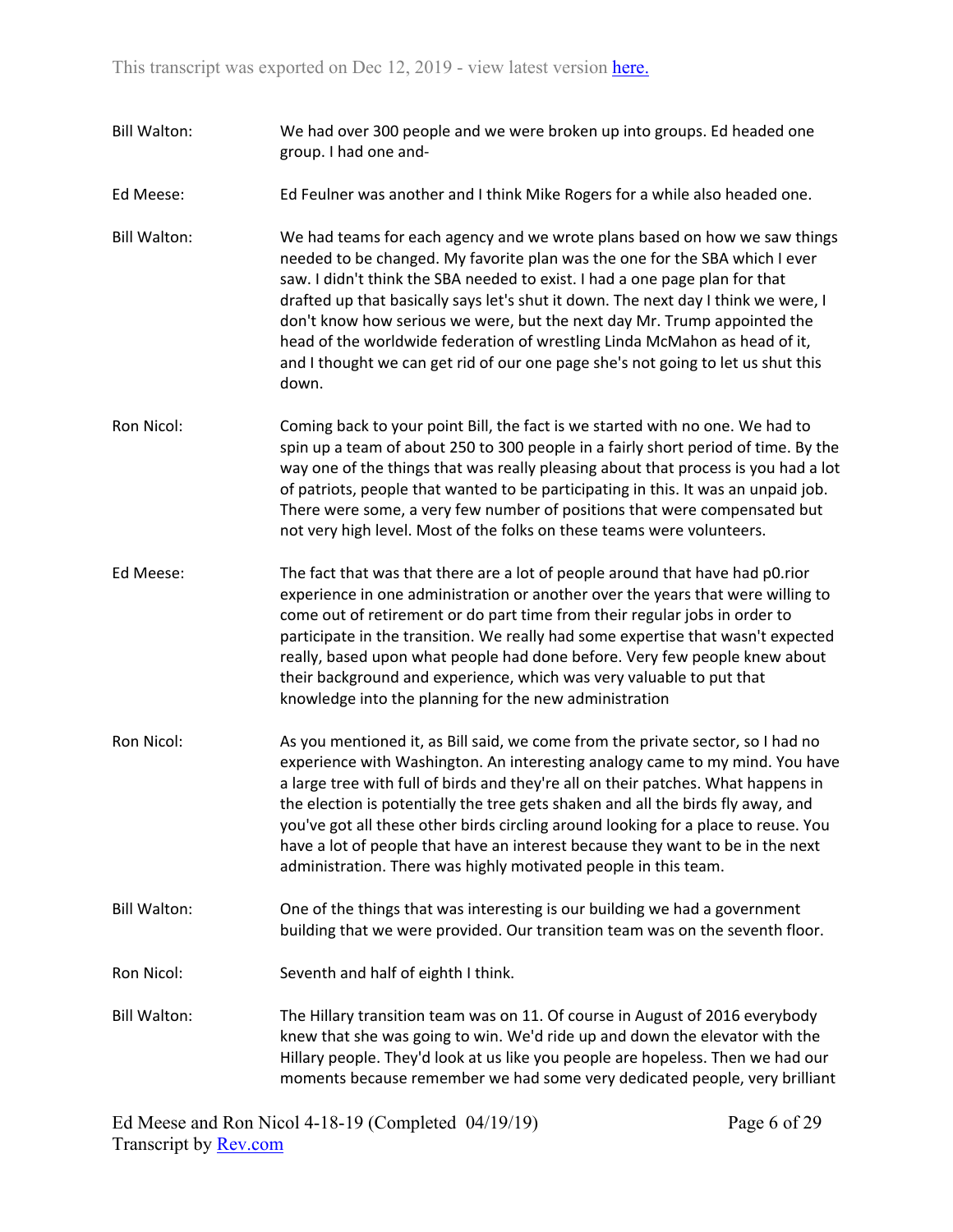people right at the outset. Then nobody was really sure we'd win and then we won. Then all of a sudden we had a lot of new dedicated people showing up.

- Ed Meese: Actually that was one of the problems, going back to what we discussed earlier about the differences of the two campaigns.
- Bill Walton: That's where I was going with this one.

Ed Meese: Because here we had the people who have been working on the transition and now you had a lot of other people who've been exclusively on the campaign, and they were also were interested what happened in the future.

- Ron Nicol: That's a really good point. In fact, what I would say is what happened after the election was in business balance, a takeover not a merger. It was difficult to mitigate that because as we talked earlier, the folks on the campaign had almost no idea of what we did, and assumed we did nothing. We had this takeover occur after the election. I think it could have been mitigated because I think your point is a really good one. In the future, if you had someone in the position of running the transition who was a highly trusted advisor of the candidate, who is probably not looking for a position in government. But who would be trusted once the transition is evolving post-election. Because we didn't have that and that made it more difficult.
- Bill Walton: We'll Rodney was much more engaged in his transition than was Trump. He had a full blown corporate thing and very involved in the campaign and I'm not sure of course he went ahead and lost the election. This is a resource allocation question. Well, in hindsight, do you think we would have been better if we'd started November 7th?
- Ron Nicol: Well, it's hard to say. I think a lot of it was, it depends on the people. But I think for one thing, it would have been better to have someone who had been in the campaign from the start in the sense, who can pull together the two groups, and we didn't have that. We really had as Ron points out two different groups trying to find their way of joining together without, and actually the person who had headed the campaign during the, excuse me the person who headed the transition prior to the election, was no longer the head of the transition after that time. It was not just meshing two different groups of people. It was also meshing a different philosophy of the transition from one person to another. So that made it more difficult. Plus the fact that we were divided in location. A lot of people who had been in the campaign, and now were officials in the transition were in New York. A lot of us who are kind of the workers were in Washington DC, and it was kind of hard to get those two groups together sometimes.
- Bill Walton: The lesson is that it needs to be integrated, you need to have a candidate that believes in the work before the election, but really most of the work say 90% of it's got to happen afterwards. Because there's a certain unreality to doing all

Ed Meese and Ron Nicol 4-18-19 (Completed 04/19/19) Transcript by [Rev.com](https://www.rev.com/)

Page 7 of 29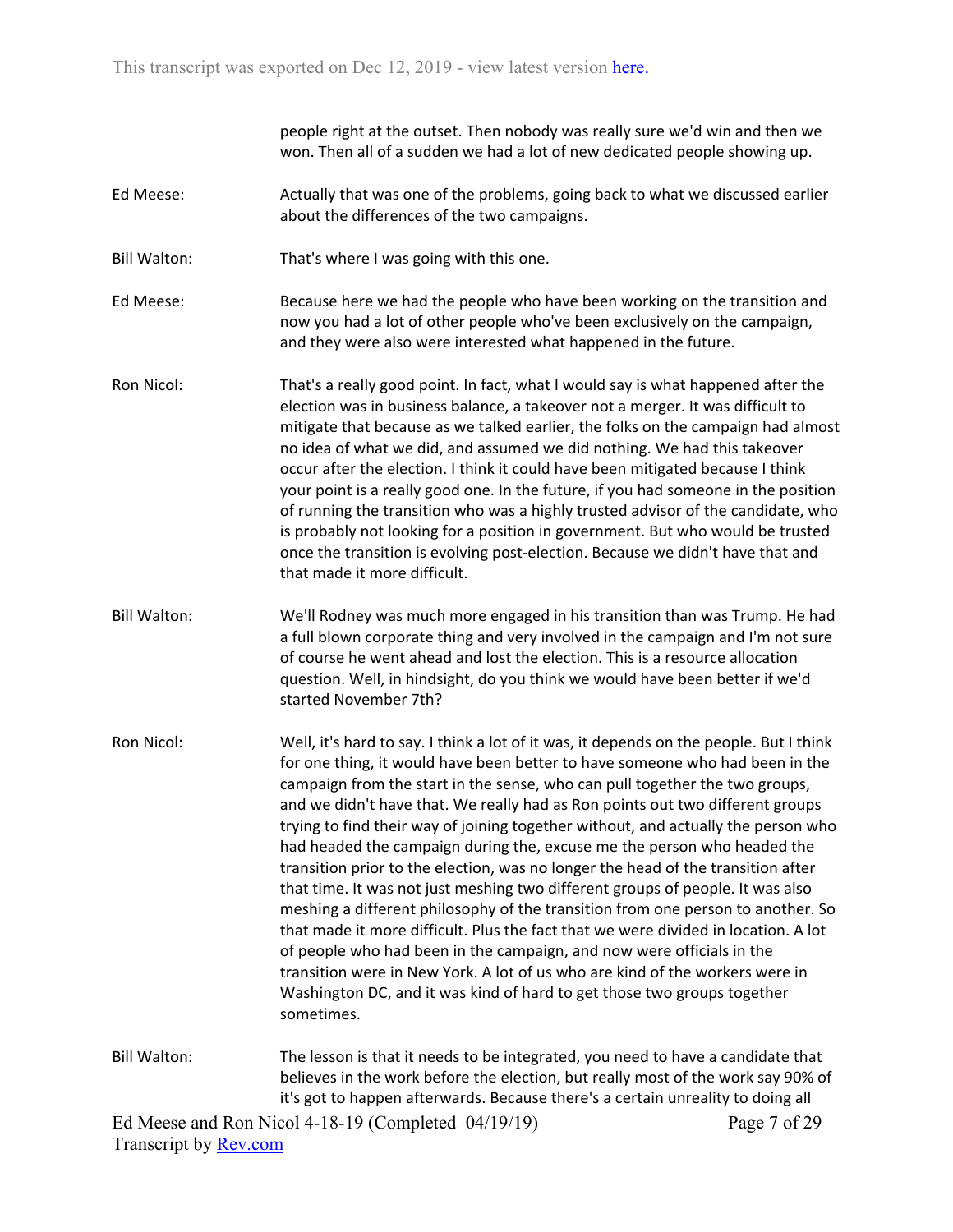this planning before the election, even if you think you're a shoe in like Hillary's team did.

- Ed Meese: Well, one of the things that is important of course, is what the President promised in the campaign has to be transitioned into the plans for the future, if he's going to maintain integrity and credibility. Of course if you weren't out there in the campaign knowing what's being promised, and instead were developing a separate set of plans, that makes for the cleavage really between the two groups.
- Bill Walton: But that's the thing that I find remarkable is that Trump really, now that he's been in the job for a couple of years. He really acted on most of those things that we build in the plan. Now, I don't think he read all how many plans we had, but the basic promises we worked to get engaged in and the plans that were developed, and then now they're being acted on.
- Ron Nicol: Well one of the things we did at the pre-election process was track what was said in the campaign and capture those. One of the things we learned from previous transition efforts, there'd been a tremendous amount of paperwork generated. A lot of position papers and so on. What we tried to do is focus it down on something we call it the two pager in 20 pager. In that two pager we captured all of those campaign promises.
- Bill Walton: I think I learned as much about the consulting businesses as I did politics. The BCG process is amazing. One of the things we talked about was the difference in leadership styles between the political leader and the business leader. We all talked about that.
- Ron Nicol: I can remember vividly a session, it was being held to educate the team on how a chief of staff should operate the White House. It was very theoretical, it was an academic discussion. I thought about this and said, most of the CEOs I know and certainly what I see of Mr. Trump would be, I don't think he's going to operate that way. Of course he didn't. It was a very different style that came in. It was a very much more corporate style.
- Ed Meese: I think too, Ron both you and I really got our leadership training initially in the military, you in the navy and me in the army. I think that had a lot to do with our view of things, because in effect in many cases, corporate leadership style is more like the military I think. The political style the big difference is that corporations run pretty much the same in terms of their internal structure and so on. Occasionally there are major changes, but for the most part there's kind of a climate, there's kind of a culture if you will, that continues from one executive chief executive to another. In campaigns, particularly when you have a different style in the person of the President himself or herself, you have some potential for real change. I think President Trump pro illustrates this as much as anyone has.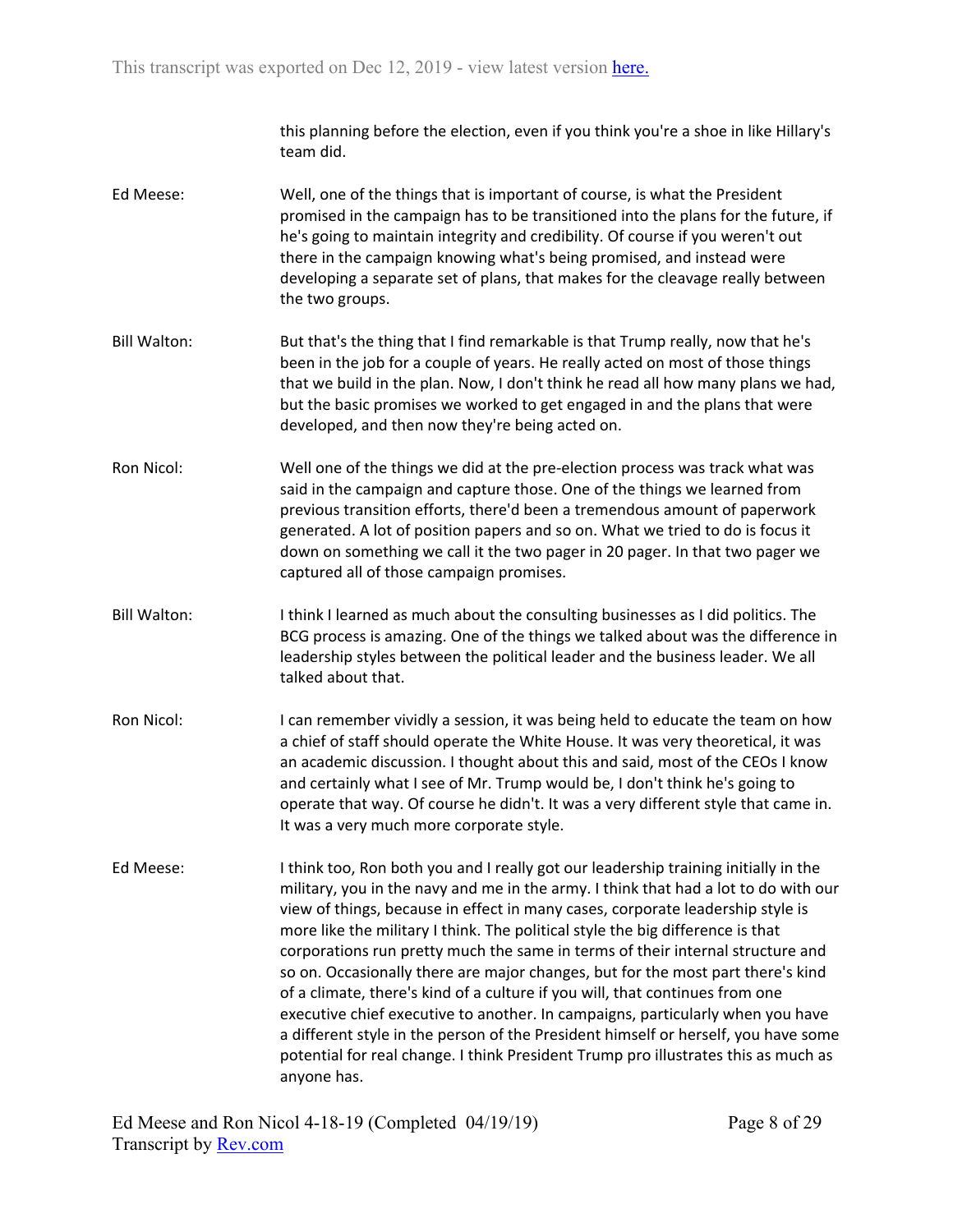## Bill Walton: What was Ronald Reagan's leadership style?

Ed Meese: Actually, Ronald Reagan learned his leadership in the army too. He goes all the way back to the army reserve in the 1930s. When he joined the army reserve because he wanted to ride horses. Then he took courses those days they had correspondence courses for people who were enlisted then, to advance in rank. He took the courses to become a second lieutenant. When World War II came along, he was a second lieutenant in the army reserve, and he was called to active duty in 1942 and spent the war ultimately leaving as a captain in the army. That was his initial leadership schooling, if you will. But of course he had had a lot of private sector experience as well, because he was President of the Screen Actors Guild. Then he'd had the political leadership as governor of California. So he had had a great deal. As a matter of fact, his leadership went all the way back to being president of his class, I believe in high school and President of the student body when he was in college.

Bill Walton: Interesting.

- Ron Nicol: Well I was just going to say Ed you pointed out. One of the things that was really difficult to deal with is there was no sense of chain of command, so to speak, in the transition. The accountability and responsibilities that we're used to really didn't work that way. It's a very different structure that works in politics.
- Bill Walton: I think we concluded that Trump was not a typical corporate business executive. I mean he really run a family real estate development shop, and his business was basically taking properties and serially developing them. But he didn't need a big organization to do that. He created an organization to run a hotel perhaps, but that wouldn't be something he would be involved with. He didn't have any real-
- Ron Nicol: No low overhead, very sparse resources to get things done.
- Bill Walton: He's still running the government that way. You two mentioned the office of the personnel shop we had to get people appointed. We're still under achieving in that category.
- Ed Meese: The presidential personnel operation has had difficulties, and those were compounded then by having a very hostile opposition party in the congress. As a result of that, we're now at two thirds of the way into the first term. We still have, I would say almost every department still is lacking some of the top officials being announced and nominated and then confirmed. This has a deleterious effect really on maintaining accountability as Ron mentioned, and the other kinds of things you need when you're talking about an enterprise that has well in excess 2 million employees, when you put the civilian and the military people together. This is a big job for anyone, but particularly you need a very highly organized and a very highly communicating and highly accountable structure for your organization to be successful.

Ed Meese and Ron Nicol 4-18-19 (Completed 04/19/19) Transcript by [Rev.com](https://www.rev.com/)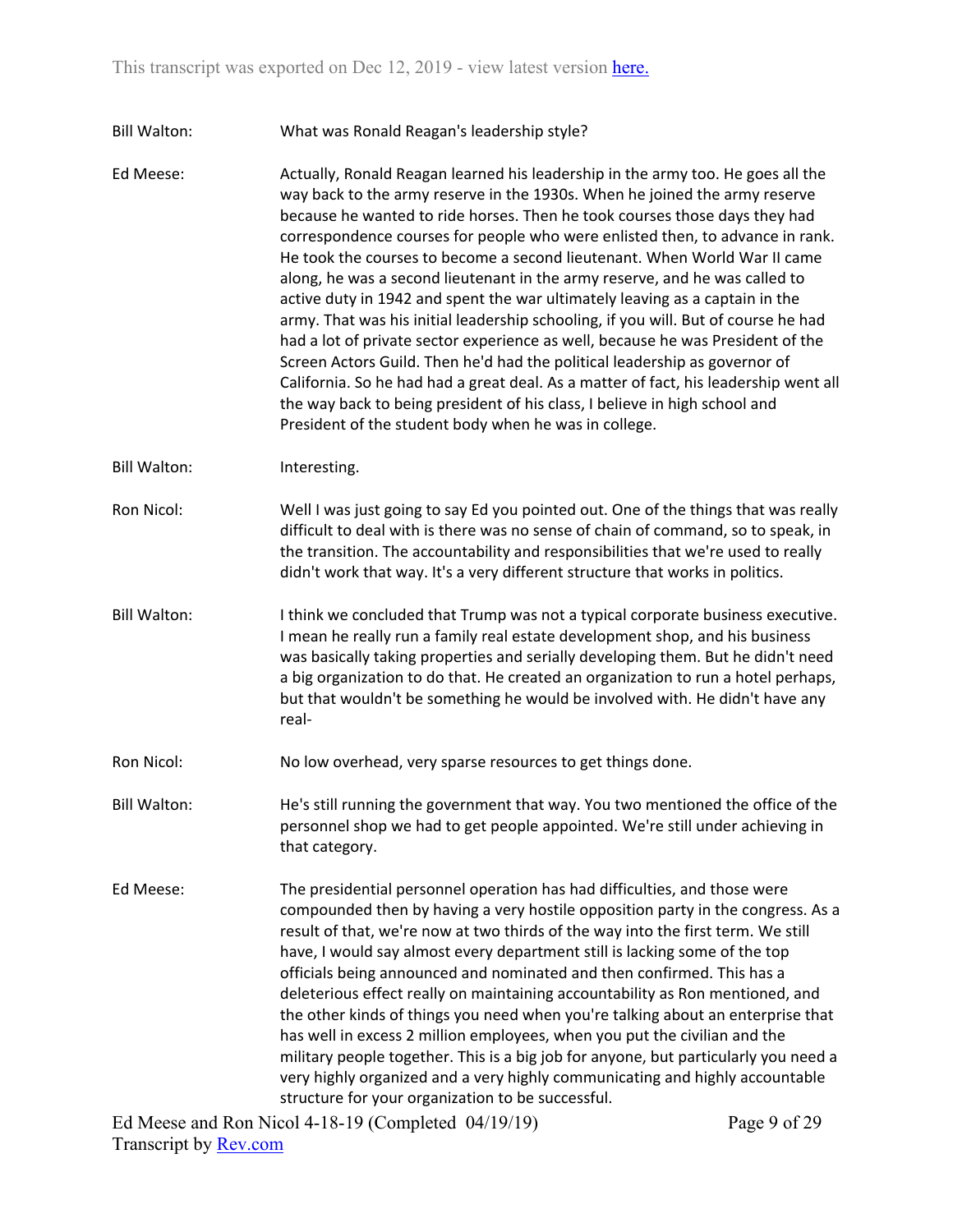Bill Walton: How did Ronald Reagan do that?

Ed Meese: Well, he did it first of all by recognizing the importance of two way communication. He had for example, he worked very closely with his cabinet. He had developed a cabinet system when he was governor of California, where he would meet with his cabinet as often sometimes three times a week. Now that was a small cabinet then because a state, you can do it with about six people. What he did was he had four people who had all of the different departments, I think there were like 40 different departments divided among the four of them, they call them cabinet secretaries. Then he had this chief of staff, and then he had the director of finance and that was his cabinet.

- Ed Meese: Sometimes for example, when the legislature finished their half year session and left all the bills to be decided, whether he'd vetoed them or signed them. We would often be going literally from 8:00 o'clock in the morning until 10:00 o'clock at night. With him sitting there, getting the advice of his cabinet and making decisions. He carried that over into the federal government. Obviously the scope of the federal government's much greater than a state. He had what he called cabinet councils, which were groups of the cabinet less than the whole and he would meet with them. He would be in touch with his cabinet secretaries-
- Bill Walton: Those were really exchange of ideas meetings.

Ed Meese: Very much exchange of ideas. He had a system where the Cabinet Council for example would get together without him there for a preliminary meeting in order to do three things; number one, to identify what the issues were. Secondly, to get the options and thirdly to be agreed on the facts so he didn't have people arguing about facts in front of him that there would be so that he had an organized system. He was highly organized himself, but he had a very organized system to get the maximum information, so that he could make a decision.

- Bill Walton: Well, I wish we had him running some of the cable networks so we could agree on the facts.
- Ron Nicol: I remember an early conversation after the election, and we had gotten the point where some of the cabinet secretaries had been appointed. Ed Feulner was having dinner sitting at Mr. Trump's side. He was frustrated because he'd been trying to get messages across, to get coordination across the cabinets. Ed Feulner brought up this point of the cabinets meeting, which was an interesting idea in government, which strikes me from a private sector standpoint that the leadership team of any company would be meeting regularly. But that doesn't happen necessarily without prompting, so now they were doing that.

Ed Meese and Ron Nicol 4-18-19 (Completed 04/19/19) Transcript by [Rev.com](https://www.rev.com/) Page 10 of 29 Bill Walton: And Ron, I think I booted the description in the opening, but you ran the organization practice at BCG, you ran a lot of things, but what was the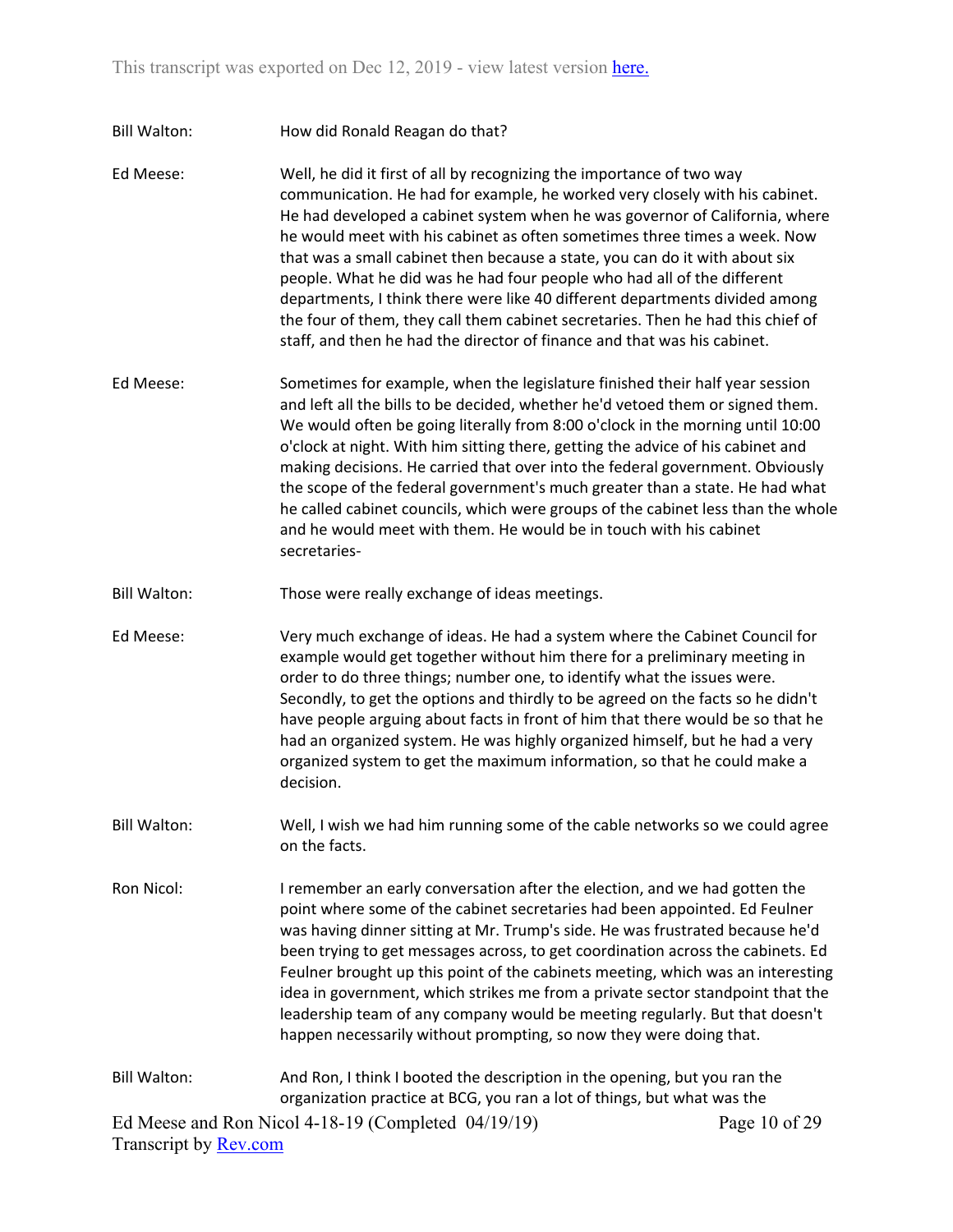organization practice and advising a big company? Talk about talent management, human resources, organization design, coming from that world, were you-

- Ron Nicol: Think about the strategy of organizations, how you design an organization, how the operating model of an organization works. Again another interesting observation about culture. Culture is part of organization as you know. When I got involved in Washington and the transition, it was a different world that I'd been in. Just a couple of interesting observation. McClelland's Theory of Needs is a way to think about people in organizations. We have really three drivers if you will for needs. One is motivation, I'm sorry, affiliation. Affiliation is basically someone's Joe's coming down the hall.
- Ron Nicol: Everyone loves Joe, but Joe won't make any decisions because he doesn't want to make anyone mad, doesn't want to upset anyone. The second dimension is power. The power person is someone who you give, they want resources, they want to control the money and the people. If you give someone, for example, say I'll give you \$500 million thousand people, but the project has a 99% chance of failure, they'll put their hand up right away. Because they don't really care whether it works or not, they just want to control. The last dimension is achievement. The achievement dimension is take that hill.
- Ron Nicol: The thing that I would observe is the mix between those three that I saw on the culture of Washington, was much more toward power and affiliation and much less so towards achievement. Bill you remember that you and I were reviewing résumés bringing people on the team. I was always struck by how impressive the résumés were, because we had people that had been former assistant secretaries, deputy secretaries, tremendous number of titles. I would ask the question, "Well what did you do when you were in that job?" The summary answer was that doesn't matter here. It just matters what title you have.
- Ed Meese: That's a big difference. To too many people government is a process rather than a results oriented business. I think the latter of course. Quite frankly, I think that is one thing that President Trump has brought to the federal government, and that is a sense of the importance of accomplishments. The fact that he has in fact carried out the things that he said he would do doing the campaign, and makes a point of saying promises made, promises kept. That's a very important part of it as it was for Ronald Reagan. He had made very definite commitments. Of course, in his case they were pretty large. One was to revitalize the economy. The second was to rebuild our national security's apparatus, and the third was to renew the spirit of the American people. Those are pretty large goals, but he was able to accomplish them literally making substantial progress even by the end of the first term and certainly by the end of the second term.

Ron Nicol: Well this is, Ed this is a very good point. Because what's frustrating, I think a lot of the Democrat party frustrating the news media, is the fact that the President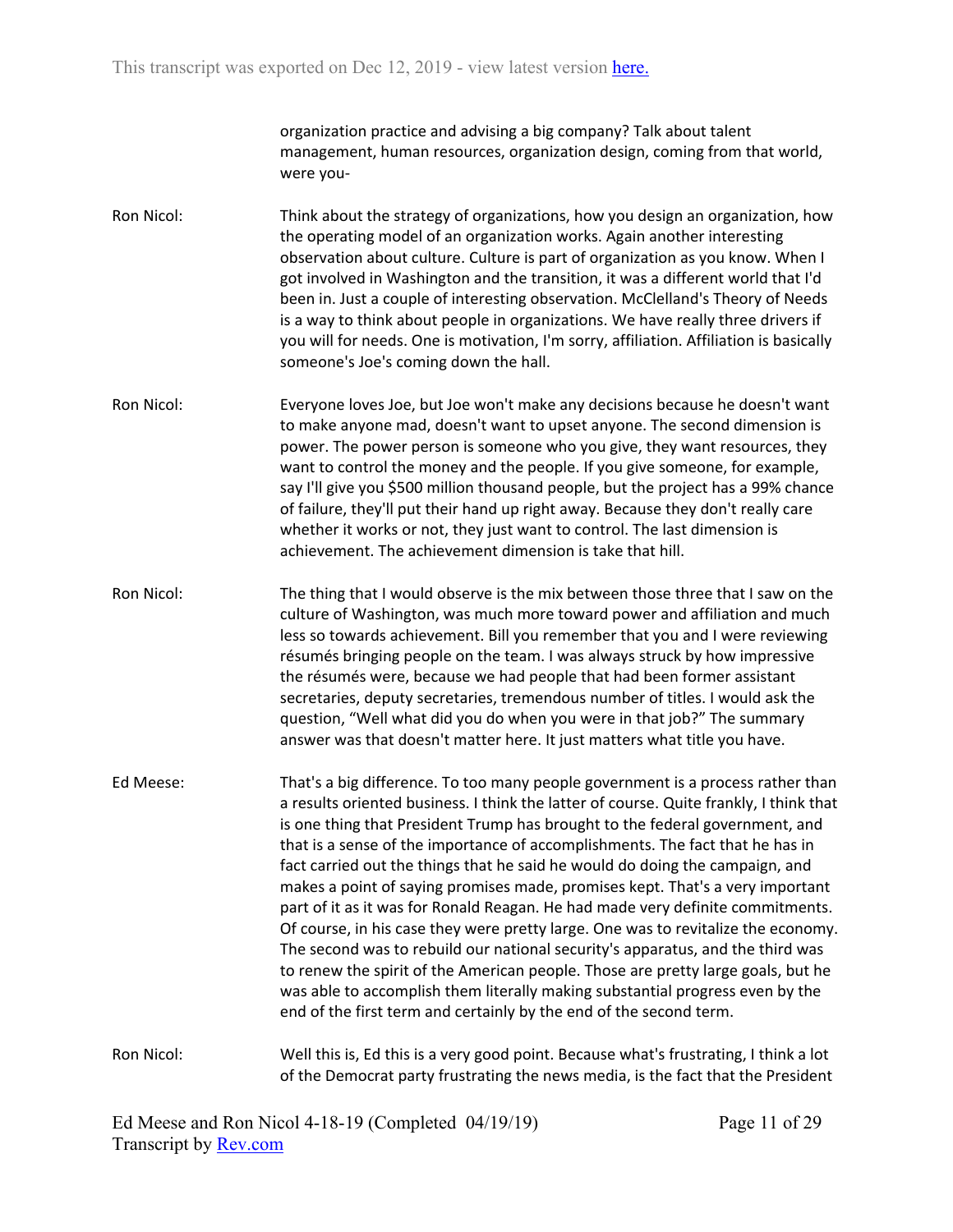is achievement oriented. He is checking his boxes and making good on the promises he made in the campaign.

- Ed Meese: The one big difference between the private sector and government, the government in a sense is more like the military experience in this sense. There's another force combating you in the course of this, and unfortunately that combat has gotten more accentuated in this administration than I think we've seen it in a long time, so it makes the leadership even more different.
- Ron Nicol: Very good point.
- Bill Walton: Key to the kingdom? Is there any way to unwind this thing or to change it? Those of us that remain pessimistic about the promise of progress in Washington, you're not giving me any reason for optimism.
- Ed Meese: Well, I think the one thing that many of us feel about it, is that we have to hold the government within the bounds for which government is designed, and that's to do the kinds of things that the private sector can't do. To limit itself to the things that government is really formed to do, which is the protection of people, the helping of those who cannot help themselves to defend the nation. Those kinds of things that are set forth in the constitution. Not to get into all kinds of other things where government is notoriously not very good at it.
- Bill Walton: Ron?
- Ron Nicol: I'll take a shot at your question Bill.
- Bill Walton: You do some work in the government agencies?
- Ron Nicol: Yes, that's correct. Well, I would answer your question by saying I think that movement of the parties and particularly the left is moving so far to the left, it's going to leave potentially the public behind. At some point there'll be a reaction. Because one of the things I observed, again having been in Washington, it's an ecosystem. The ecosystem of Washington exists to perpetuate itself. Those outside of Washington will be the counterforce at some point that will bring this back closer to the center.
- Bill Walton: Do you think that we need Ed the system, the civil service system was designed to protect us from corruption in government and people and cronyism. Yet the civil service system has left us with the permanent governing class. Even if we get all the appointees that we want into these agencies, it's still only 2% of the people there. I mean, is there a civil and I'm interested in you as an organization designer, is there a civil service reform that could get us a long way towards this?

## Ed Meese and Ron Nicol 4-18-19 (Completed 04/19/19) Transcript by [Rev.com](https://www.rev.com/) Page 12 of 29 Ed Meese: Well, I don't think there's any reform that will substitute for good leadership. As when I headed the department of Justice, now we had at that time 78,000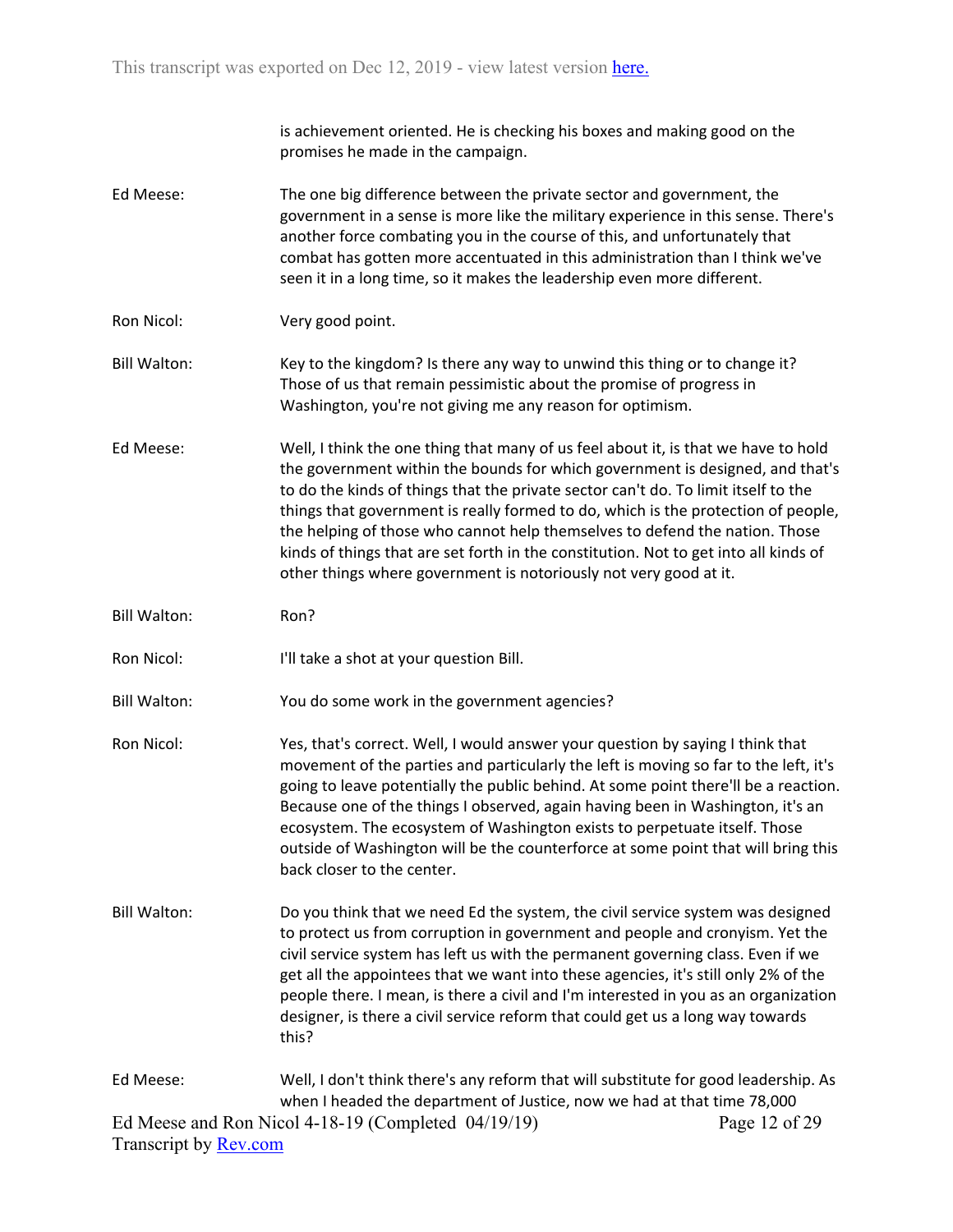people. But I was very fortunate in having a great group of people around me who were good leaders. Through two way communication, through teamwork building, through letting people know what you expected, through taking accountability and pushing it all the way down through the organization. There's a saying in the military, what gets inspected is what gets done. Part of it in my case was getting out there and getting away from Washington, visiting the field officers. We had at that time 57 field officers of the FBI, a comparable organization for the Drug Enforcement Administration. Many dozen, a couple of dozens federal prisons.

- Ed Meese: You have to get out and have to see what's going on yourself, but also letting people know that you're looking at what's going on. I think that what we really need is good organization, and good communications to let people know what is expected, but also to get their ideas. Ron, you talked about affiliation. Making people feel part of the organization themselves, so that they have a stake in results. That's the very important part of it. Those kinds of things that you normally do in a profit making business have to be carried over into the federal government, so you don't have people that are just, they're putting in time until they get their 20 years and retire.
- Ron Nicol: Unfortunately though I think that there is limited competition inside the human resources part of the government. Meaning in most private sector businesses, you have an upper out sent to you deliver or don't. People leave the organization. That happens less so. I think that one of the things that frustrates a lot of government employees, is folks that actively disengage in the activities they are involved with, or actually there's no remedy in the Civil Service Act for have people leave. It's very difficult to have people leave an organization in the government.
- Bill Walton: I think Ed I think you're right about the leadership piece because we talk about the swamp and the deep state, but you go into these agencies and I had the experience running the treasury landing team. You go to the agencies, and I've been known to say things like, well, we had to shut down the IRS and things like that. I just realize how blindingly stupid that is, when you actually go in the IRS and meet the people and see who they are and they're decent people. They're good people. They're operating in a system that's terrible because they're so demonized that they can't get resources from Congress to build a proper computer system, information system. They're not getting enough staffing to do things, and they're laboring under incredible handicaps. I sort of went meeting the actual people went from an enemy of the IRS to a champion of we got to do something to make because it would make everybody better if we properly resource them.
- Ron Nicol: Well what you point out Bill the complexity of our government is overwhelming. Tom [Leppard] was the team lead that did the Social Security Administration near Baltimore. Those folks were starved for resources to make things happen,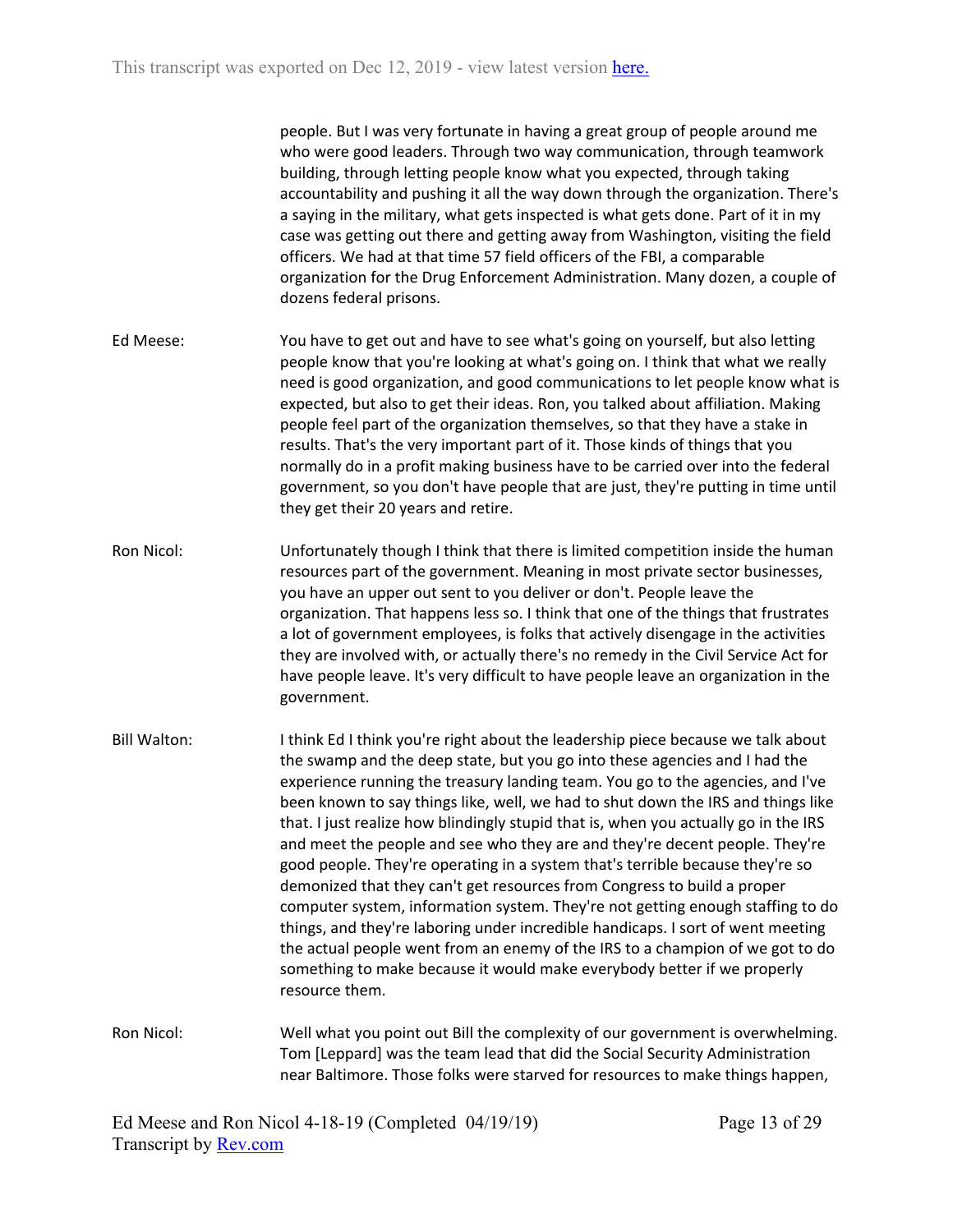to make things work. Everybody's trying on a daily basis to do everything they can, but frankly they don't have all the resources they need.

- Ed Meese: Well, and this is compounded by the fact that for several years now, we haven't had budgets until sometimes never. In other words, you're operating on last year's budget because the Congress has not gotten around to this year's budget yet. You can go two thirds of the way through the fiscal year before you even get a budget. As I say, in some years you've never gotten a budget. You operated on what they call a continuing resolution. Therefore any idea of planning is almost out the window. I would say that that of all the things that is detriment in terms of running a sound organization, is the way in which the whole resource planning, and the way in which appropriations are made is out of lack. In 1974, I think it was, Congress decided they were going to change the appropriation system.
- Ed Meese: They delayed the start of the fiscal year from the 1st of July to the 1st of October so they could get a new system in place. That was going to have a new budget system, and a way in which you would have the budget enacted well before the start of the fiscal year. It worked for a few years I think. But it certainly doesn't work today and that's one of the great problems. When you have all of these detriments, some lack of accountability on individuals, a lack of knowledge of what the budget's going to be or when it's going to start, all of these things are things that could be easily corrected by the top leadership, quite frankly, particularly in the congress doing their job properly.
- Ron Nicol: Very good point Ed. In fact one of the things we found the transition is we developed hypotheses, looked at the resources in the various agencies. Reallocating some of those resources would be the optimal thing to do. Yet it's extremely difficult to do, because you have to take it out of someone's budget and put it in someone else's budget. There's parochial views on how we want to do, what they want to do with that money.
- Bill Walton: I want to go a couple of directions with this, but let me come back to you Ron. Your organization practice, you developed something called the delayering approach, which is BCG is biggest revenue producer now.
- Ron Nicol: I'm not sure at this point because I've been away from it for a while, but it is a process. It's an interesting process. I actually did work with Pentagon-
- Bill Walton: Because it gets at this issue of these things being complex organizations. There's too many continue.
- Ron Nicol: You look at the structure of organization and what I would like to see is the fewest number of levels in the organization, a few number of layers. You'd like to see spans of control of seven to 10, something like that. What you find is when you look at government organization, you see tremendous number of deputies. You'll see two people in a box. You find most spans of controls and a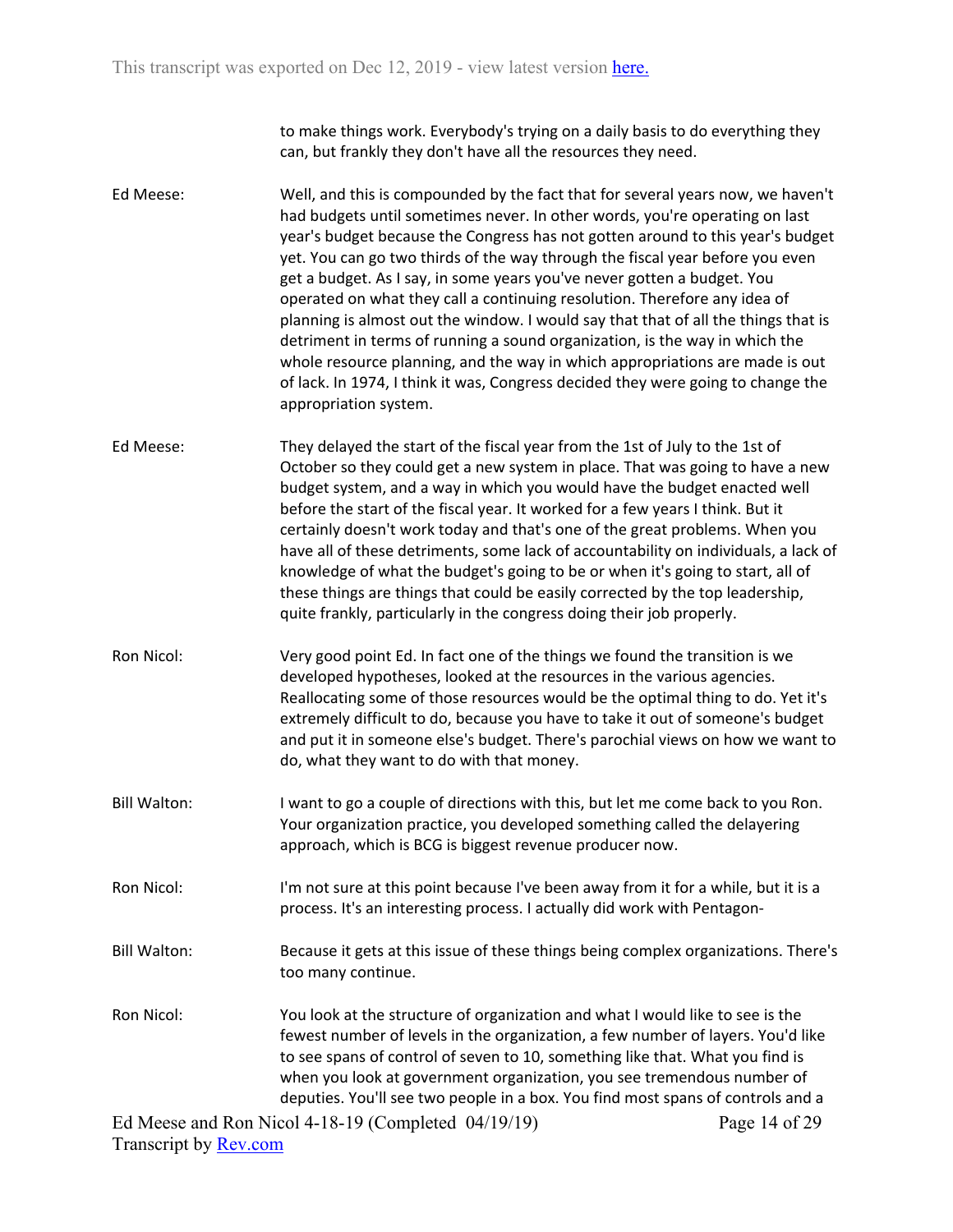lot of layers of organization. Those are certainly not optimal ways to run organizations.

Ed Meese: You're right Ron. Let me tell you, when President Reagan was in office, we had in the Department of Defense two Under Secretaries and then we had a number of assistant secretaries. Today they have either six or seven Under Secretaries in the Department of Defense. Actually less of a mission in many ways now than we had during the Cold War. Yet at the same time, more people and those people that were assistant secretaries for example in a particular function, have now been raised up to Under Secretaries, and they have that many more deputies. In essence, what we've done over a period of 20 years, we have made this complex organization more complex and more expensive and less accountable than we had when President Reagan was president, five presidents ago. Ron Nicol: That's a very good point Ed because there's no force. There's forces to elevate positions, but they're rarely forces to take out positions. It takes an overt to actually delayer an organization. It's really tough to do. Bill Walton: Do you remember the SCC organization chart? Ron Nicol: I do. Bill Walton: Do you remember all those boxes? Ron Nicol: A lot of boxes. Bill Walton: We had an organization chart dozens of boxes, somebody in each box. You've got the commissioner there, and then you got the four other, you got the chairman and the four other commissioners. Then you notice something very interesting. None of the boxes really report to each other. Do you remember that? Everybody had their own piece of the pie and nobody was really running the thing. You had the SCC commissioner who has all the power and all the staffing, but that person can't run that. Ed Meese: I think that explains you take what is at the start a complex situation and you make it more complex by not having accountability really. When you have five people each having a separate part of the pie so to speak, and none of them accountable for the end result it makes it very difficult. Bill Walton: I always like to find lines of action, I guess in your three pieces of the world or types of people, affiliation, power, achievement. I guess you and I figured out we like to achieve stuff and so does Ed, so he doesn't qualify as a regular government. Ron Nicol: No, exactly. He's an anomaly.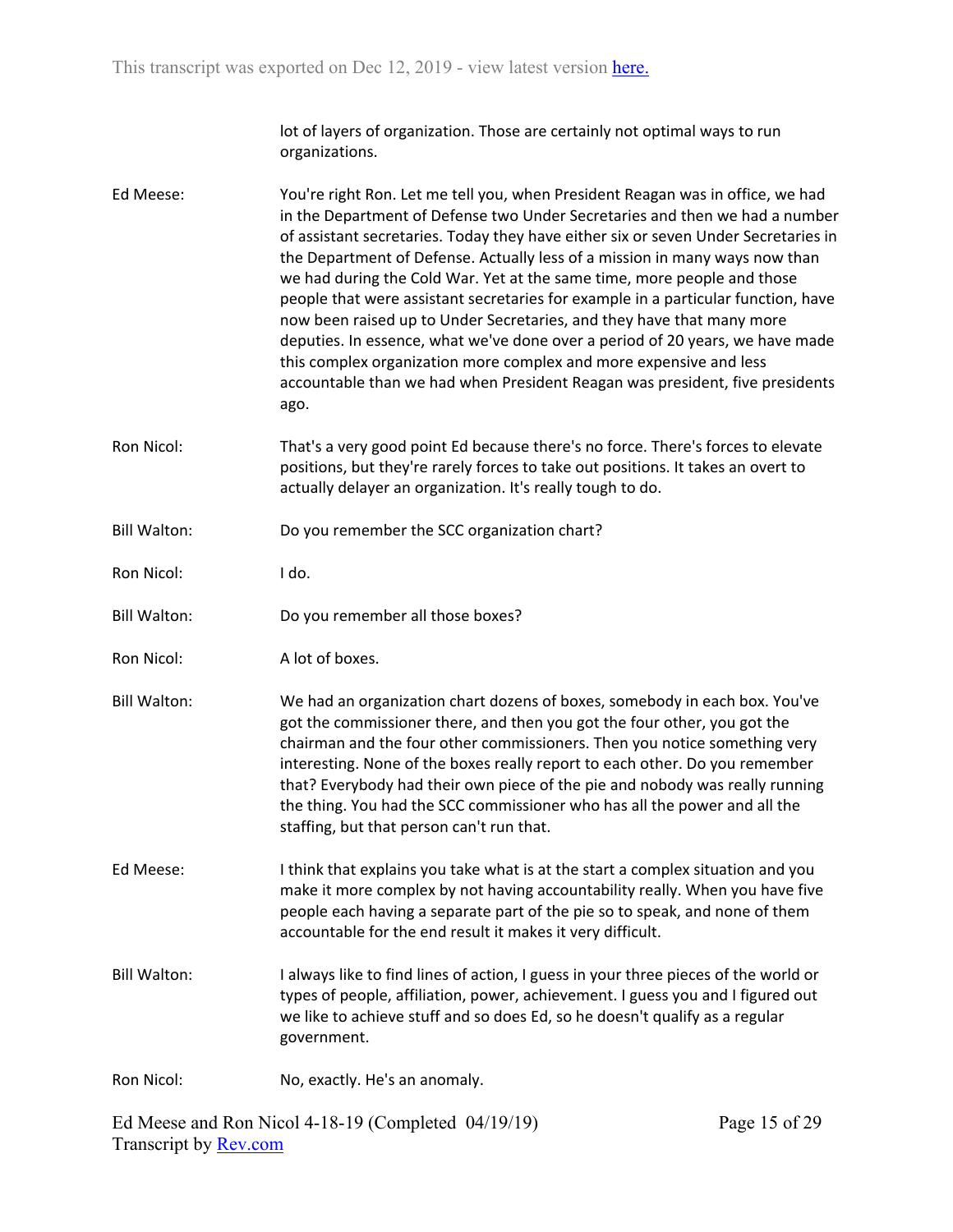Bill Walton: You're one of the achievement people.

Ed Meese: Actually most of my life, at least half of my life, more than that really has not been at government. It's been in other enterprises including the nonprofit world.

Bill Walton: Well you founded the center for Legal Studies at Heritage.

- Ed Meese: Well that's right. Heritage is a great example of accountability, where the various division heads there, the policy divisions legal, whether it's legal or national security or economics, whatever it is. Our Vice Presidents have to set goals for the year for their organizations, and then their compensation is based upon their achievement of those goals. That's a powerful incentive for people to recognize and to keep their mind on what the ultimate objective really is.
- Ron Nicol: This is a very good point Ed. In terms of compensation, when I look at how much our government servants are paid people in government, it's actually quite a bit below what the private sector pays.
- Bill Walton: Are you sure that's still true?
- Ron Nicol: It's true at the top.
- Bill Walton: In technology it's true.
- Ed Meese: At the top of the pay is very low by comparison with the private sector, Below that, support personnel and so on, it's much higher.
- Ron Nicol: That's a good distinction.
- Ed Meese: When I moved from the federal government to the Heritage Foundation, my assistant, for example had to take a pay cut. That was a very an illustration really-
- Bill Walton: From the federal government through Heritage.
- Ed Meese: From what she had been getting yes.
- Ron Nicol: The reason this is important is because you're right, if you look at the benchmark data, what you'll see is that the average compensation of a government employee exceeds the private sector equivalent.
- Bill Walton: I think it's by 50% when you include all the benefits it's even higher.
- Ron Nicol: Absolutely. But what Ed pointed out, if you look at the leadership, you look at the top, you're not going to be able to attract necessarily the same people you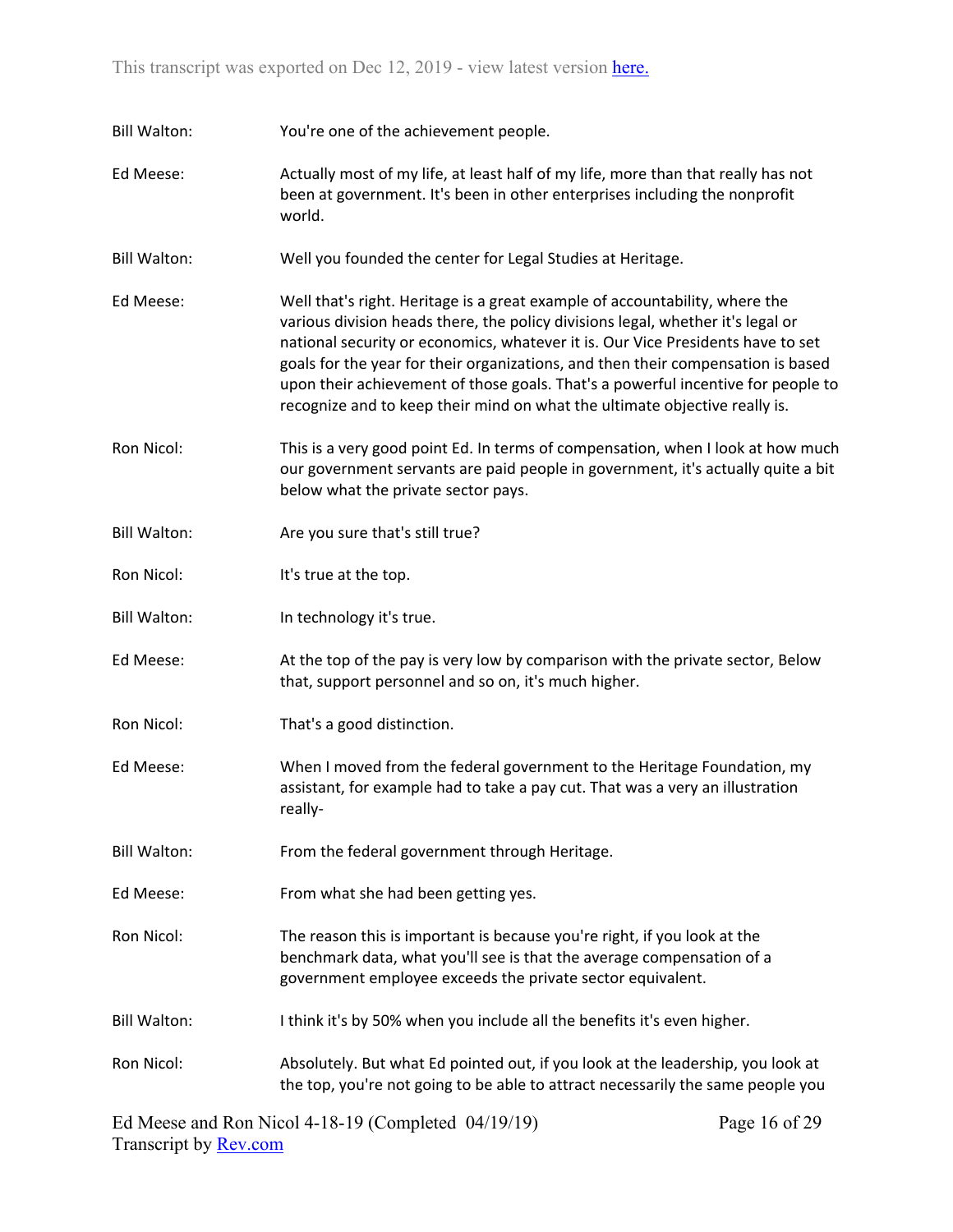can attract in the private sector because the compensation is too low. Back to Ed's point earlier of how important leadership is. I don't know that we recognize that, because we should be actually competitive in bringing in talent at the top of a government.

- Ed Meese: Well, and I think it varies as Bill points out, it does vary. For example, I just saw a survey the other day that they uncovered. There's something like almost a couple of hundred of people in the Department of Education, for example, which shouldn't even be a federal department. There's nothing in the constitution that authorizes that. Yet you have them making close to \$200,000 a year, for doing essentially nothing other than paperwork. One of those departments that we shouldn't even have, and which probably does more to compound the problems of education rather than actually make an actual contribution to more kids learning better things.
- Bill Walton: I'd love to see if we can in this show develop lines of action or reasons for optimism or things people ought to say, gee, there ought to be a low to do this or legal to do that What do you think would be fundamental change that if we could bring it about would solve some of these problems?
- Ed Meese: Well, we might look at history. One of the more fundamental changes in the government was that were the two Hoover commissions that were appointed after World War II and did a great job of consolidating functions, of bringing groups together, making lines of authority more clear. I think we possibly need something along those lines to. Particularly we need to have a set of principles that the federal government should not be doing things that could be better done by the private sector. Not have the mission creep that almost every department has experienced over the course of the last 25 to 30 years.
- Bill Walton: Who were commissioned? This was Herbert Hoover who was our engineer president. He came from the private sector and utilities, and so he brought all that into the government.
- Ed Meese: Brought a talented group of people together who had no stake in what happened except good government. As a result, they were able to do good things that put, and then you had president Eisenhower who really came along after that and did a lot to streamline things based upon his experience in the military.
- Bill Walton: Once again the great general.
- Ron Nicol: What I've found in organizations is, it's organization redesign and restructuring it's almost like trying to do an operation on yourself. You can logically say I need an appendectomy, but taking the knife and doing that to yourself is a very difficult exercise. I think the point you made about having outside, an unbiased outside party such as well-intentioned and respected leaders that would take a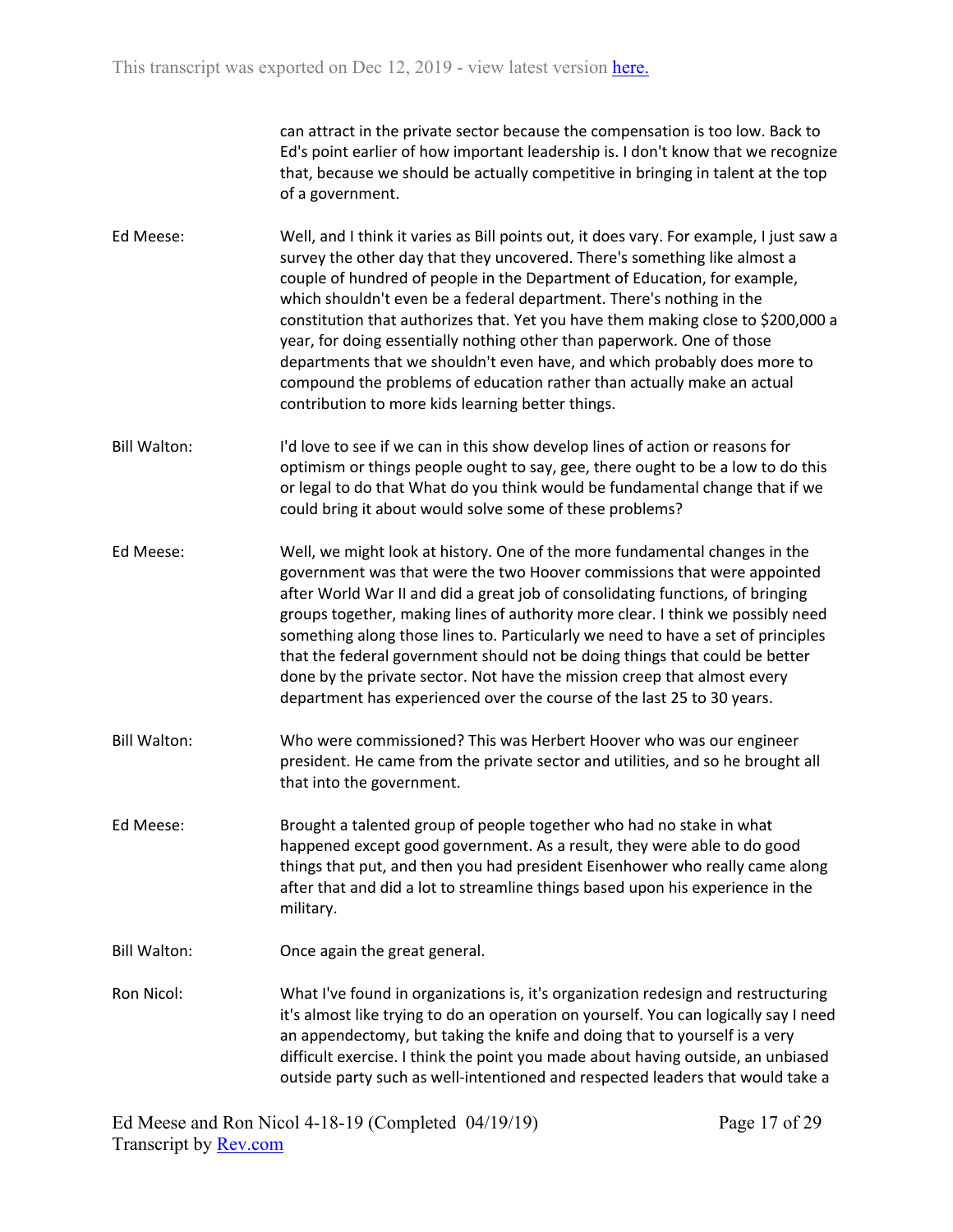look at the structure of our government, there are significant changes could be made.

- Ed Meese: Actually, I had some experience with that in this sense, President Nixon appointed the ash commission to kind of follow the pattern of the Hoover commissions in the early 70s. They came up with some interesting ideas on governmental organization. Now almost none of them were adopted by Congress, but in California under then governor Reagan, we used a lot of the ideas of the ash permission, reformulated those and adapted to a state government. It was very helpful in the way we organized the executive branch of California.
- Ron Nicol: Another example, Bill, to your question around actions that can be done. I was involved with one organization, the Pentagon, where if you looked at the attrition rate of the people in the various organizations its 78%, because now the baby boomers are reaching a point where it's a lot of retirements. Historically what had been done is just when someone retired, you replaced that position. You just hire someone into the box that the person left. What we work with the organization to do is to say, rather than do that, when the box is emptied, rearrange the box. It's almost like the puzzle you had when you were a kid, where you would have little blocks and would have to make a face out of it. It's a lot more complex. But actually they did a great job in over a couple of years they reduced 20% of their costs by taking that approach. There are things that we can do in these organizations to make them much more effective and efficient
- Ed Meese: In the first couple of years of the Reagan administration we were able to eliminate 75,000 positions in the federal government just by something along the lines you've indicated.
- Bill Walton: Well our current president doesn't seem to have much appetite for doing this kind of thing. My thought is maybe we ought to see if we couldn't hire a chief operating officer for them because we need more. I think he's doing a good job living up to his performance, his campaign promises. But there's so many missed opportunities right now.
- Ron Nicol: I'm not sure that I would lay it at the president's feet. I think the secretaries of the departments ought to be taking this on.

Bill Walton: You're right.

- Ron Nicol: The thing it does, it actually creates a more effective, efficient organization.
- Bill Walton: They need a mandate to do that.

Ron Nicol: That's the point.

Ed Meese and Ron Nicol 4-18-19 (Completed 04/19/19) Transcript by [Rev.com](https://www.rev.com/)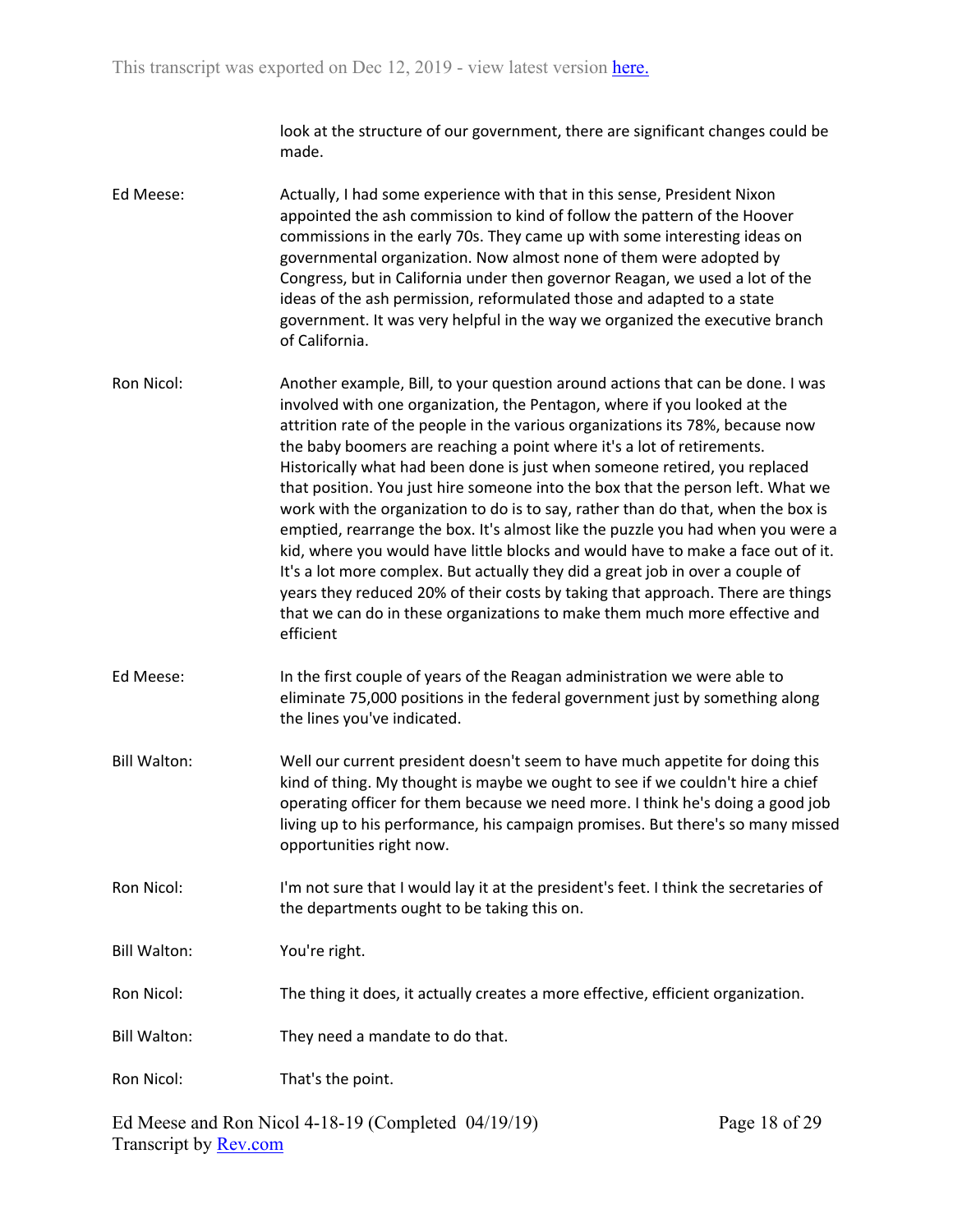Bill Walton: Somebody needs to say you got to do this.

- Ed Meese: But there's one other component and that is the Congress. Because right now that's one of the things we found in the Reagan administration, he had a lot of ideas including getting rid of the department of education and things like that. He was stymied literally by Congress. Because what happens is you have this iron triangle, and the iron triangle is made up of three components. One is the organization itself and the federal government. Number two is the special interest group on the outside. And the third is their rabbis if you will, or their sponsors in Congress? The latter two can overcome the part of the executive branch that's trying to make the change.
- Ron Nicol: That's the ecosystem I was talking about earlier that I've seen operating in Washington and it's quite strong. It's not, I mean people talk about the swamp, but it's more than that. It's actually a set of forces that are in place that make it very difficult to make change here.
- Ed Meese: Also, unfortunately, the impetus, the objective of too many members of Congress is to add something that they're definitely supposedly for their constituents, when actually what they're doing really is adding to this tremendous bill, that now is going into the trillions rather than the billions that we had to contend with back in the 1980s.
- Ron Nicol: Another example that is regulation you know, in the transition we identified a lot of places that regulations could be reduced. One of the things I'm really pleased to see is this administration's done a great job of that. But you don't find people taking things away to your point Ed, it's more about adding, putting something on top of what's already there.
- Bill Walton: Well, unfortunately we've got to wrap up. One of the great personal pleasures for me and volunteering to work for the transition was meeting and I knew Ed, but getting to meet and work with both of you in this. I think if we can continue to get people like the two of you willing to commit your time to make things happen, I think we're likely to have good outcome. Anyway, Ron Nicol thanks for joining me, Ed Meese thank you again. Any last words guys?
- Ron Nicol: No, it's been a pleasure.

Ed Meese: Good to be with you enjoyed the discussion.

- Bill Walton: Okay, well thanks for joining and we'll see you next time. That's good. A lot of content.
- Kenny: Let's stop the cameras even though I know that we're going to do another, we're going to stop the cameras.

Ed Meese and Ron Nicol 4-18-19 (Completed 04/19/19) Transcript by [Rev.com](https://www.rev.com/) Ron Nicol: That was interesting.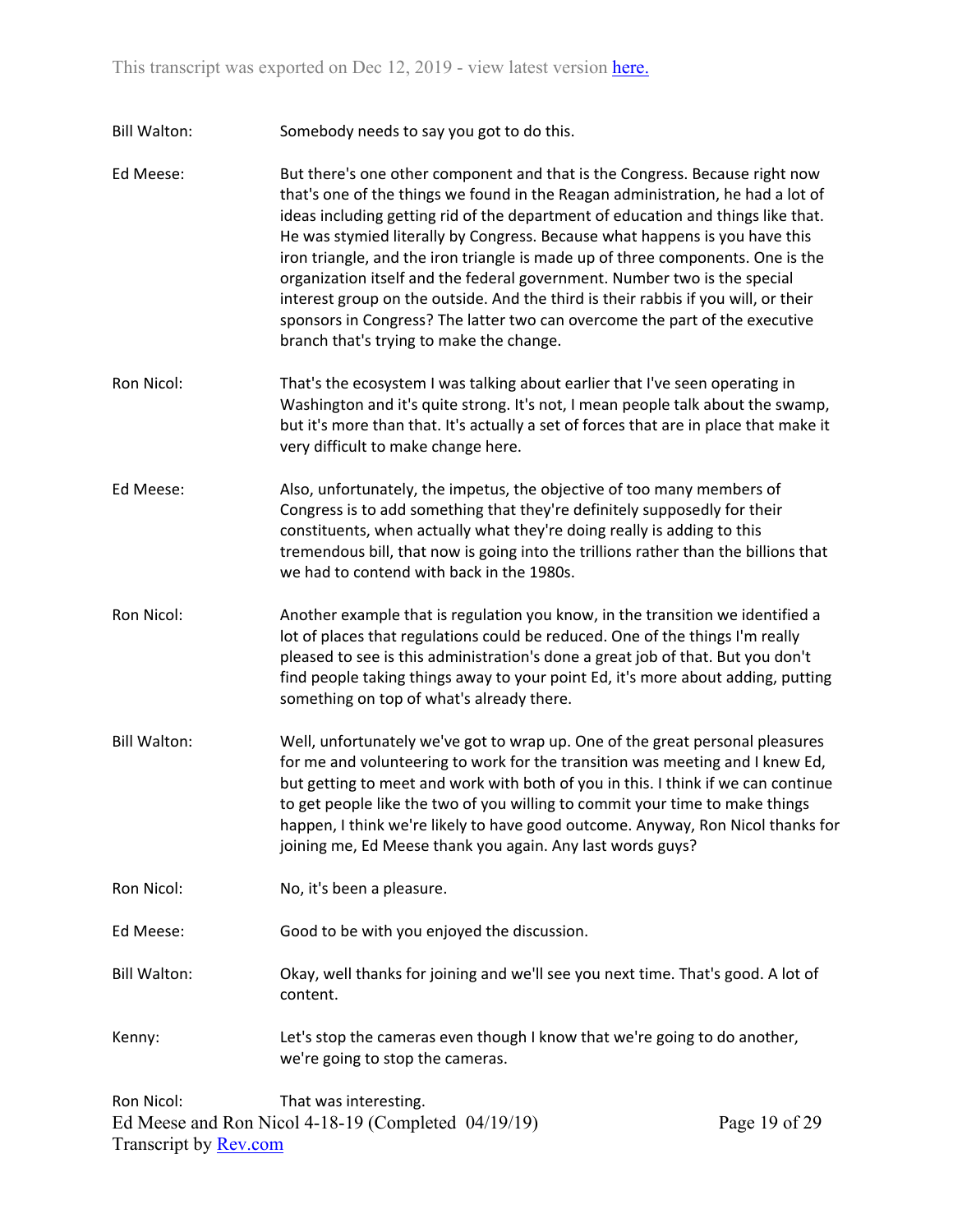| <b>Bill Walton:</b> | Did you enjoy that?                                                                                                                                                                                                                                                                                                                                                                                                                                                                                                                                                 |
|---------------------|---------------------------------------------------------------------------------------------------------------------------------------------------------------------------------------------------------------------------------------------------------------------------------------------------------------------------------------------------------------------------------------------------------------------------------------------------------------------------------------------------------------------------------------------------------------------|
| Ron Nicol:          | Mm-hmm (affirmative).                                                                                                                                                                                                                                                                                                                                                                                                                                                                                                                                               |
| <b>Bill Walton:</b> | I think we flowed pretty well. I just get so depressed when I hear all the things<br>that we can't fix.                                                                                                                                                                                                                                                                                                                                                                                                                                                             |
| Ron Nicol:          | I know that's tough.                                                                                                                                                                                                                                                                                                                                                                                                                                                                                                                                                |
| Ed Meese:           | I think one of the problems is-                                                                                                                                                                                                                                                                                                                                                                                                                                                                                                                                     |
| <b>Bill Walton:</b> | Camera's not on, mics off.                                                                                                                                                                                                                                                                                                                                                                                                                                                                                                                                          |
| Ed Meese:           | One of the problems is the President is a good, is a paradox really. He is a good<br>executive for the things he wants to do, and the things he's interested in. He's a<br>bad leader because of his personal style. He's a bad leader and he's a bad<br>manager because he doesn't have any interest in the organization itself. He<br>wouldn't know what the Under Secretary of education does for higher<br>education. He wouldn't have had either such a position or the Under Secretary<br>for health HHS, I mean he wouldn't have the slightest idea of this. |
| Ron Nicol:          | That's Bill's point around the fact that he ran in more of a real estate portfolio<br>than a real large major company, where you have thousands of people and<br>that's the missing link.                                                                                                                                                                                                                                                                                                                                                                           |
| <b>Bill Walton:</b> | We ended up getting, it happened to you Ron, I'm sure, people said, well why<br>didn't you go to work for Trump and the administration? I said, because I<br>worked for Trump in the transition.                                                                                                                                                                                                                                                                                                                                                                    |
| Ed Meese:           | I didn't want to get into it, but look at the White House. For the first year-                                                                                                                                                                                                                                                                                                                                                                                                                                                                                      |
| <b>Bill Walton:</b> | See this is why we do an after show. Really got the camera running the real<br>good stuff.                                                                                                                                                                                                                                                                                                                                                                                                                                                                          |
| Ed Meese:           | For the first year, the White House, the top positions in the White House, first of<br>all, there were too many top positions in the White House. In order to get<br>somebody appointed there or nominated you had to touch base and get the<br>approval of five disparate power centers in the White House. You had to get the<br>Chief of Staff, Reince Preibus, you had to get O'Bannon, Bannion.                                                                                                                                                                |
| Ron Nicol:          | Bannon.                                                                                                                                                                                                                                                                                                                                                                                                                                                                                                                                                             |
| Ed Meese:           | Bannon. You had to get Kelly                                                                                                                                                                                                                                                                                                                                                                                                                                                                                                                                        |
| Ron Nicol:          | Kelly Anne Conway.                                                                                                                                                                                                                                                                                                                                                                                                                                                                                                                                                  |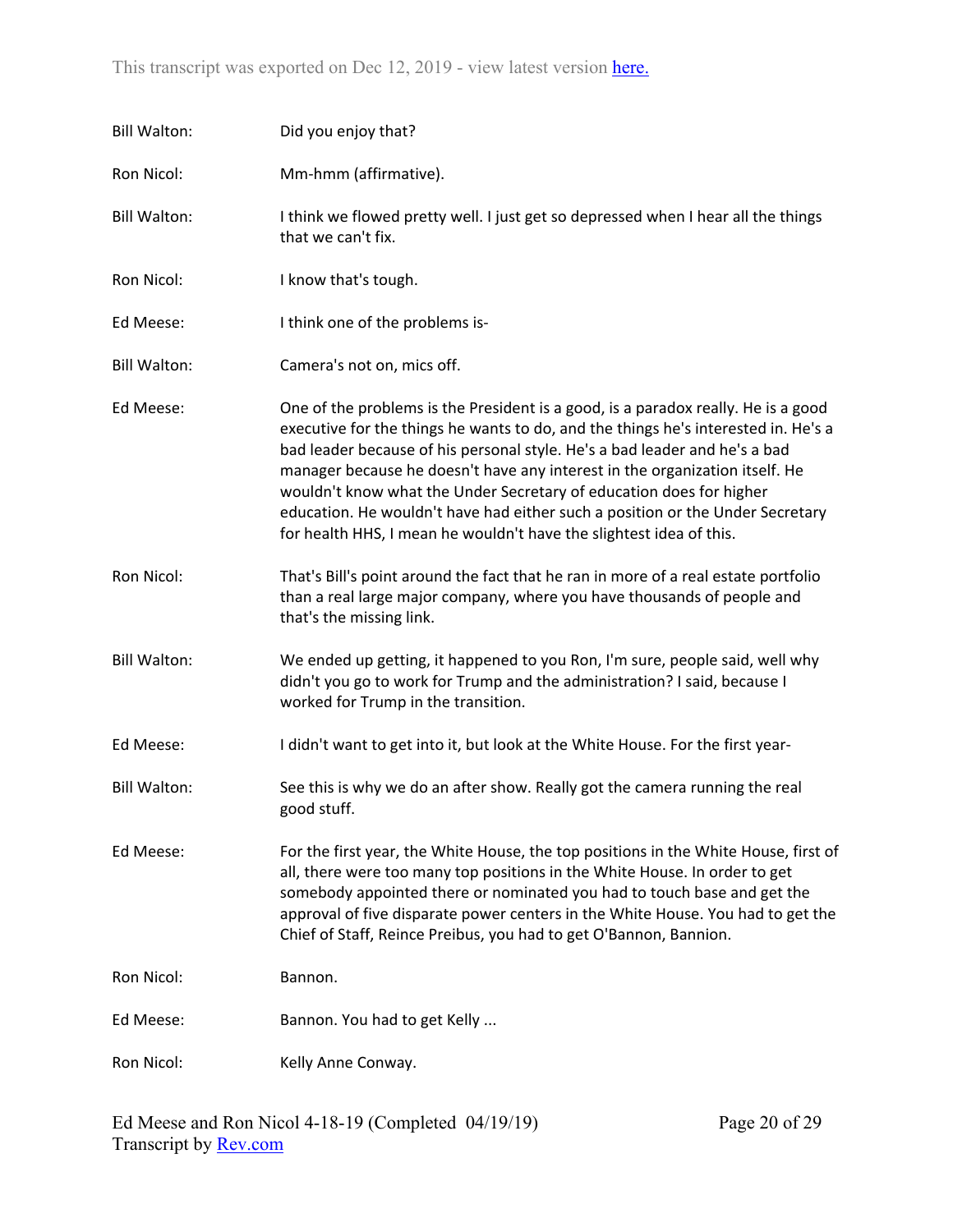| Ed Meese:           | Kelly Anne Conway, you had to get either Ivanka or Jared and I think there was<br>at least one other  None of them got together to say, what do we want to do?                                                                                                                                                                                                                                                                        |
|---------------------|---------------------------------------------------------------------------------------------------------------------------------------------------------------------------------------------------------------------------------------------------------------------------------------------------------------------------------------------------------------------------------------------------------------------------------------|
| Ron Nicol:          | Observation. As you know, and it's a really very good point when we were in<br>Washington and all the decisions were being made in New York. I from an<br>organizational design standpoint, I said, how is this really working? I actually<br>interviewed people that were in New York and in Washington. Here's what my<br>takeaway was. It was working like The Apprentice. Here's the following way.                               |
| <b>Bill Walton:</b> | Are you sure we don't have the cameras on? Good stuff                                                                                                                                                                                                                                                                                                                                                                                 |
| Ron Nicol:          | You had Kelly Anne, you had Bannon you had all these overlapping. Basically<br>everybody was given the same. Because one of the things I think the president<br>is brilliant at, is picking up, it's like lets you and he fight. He could watch the<br>argument the interaction, and then glean from that major arguments.<br>Unfortunately that created for us chaos because depending on who called was<br>what we were told to do. |
| <b>Bill Walton:</b> | I didn't want your job.                                                                                                                                                                                                                                                                                                                                                                                                               |
| Ron Nicol:          | It was interesting. It was a fascinating job.                                                                                                                                                                                                                                                                                                                                                                                         |
| <b>Bill Walton:</b> | The FDR did that, he used to spine the same thing to two or three people.                                                                                                                                                                                                                                                                                                                                                             |
| Ed Meese:           | See who came up with the best solution.                                                                                                                                                                                                                                                                                                                                                                                               |
| Ron Nicol:          | Well then the fixer, remember the fixer?                                                                                                                                                                                                                                                                                                                                                                                              |
| <b>Bill Walton:</b> | The fixer yeah.                                                                                                                                                                                                                                                                                                                                                                                                                       |
| Kenny:              | Absolutely. The New Yorker.                                                                                                                                                                                                                                                                                                                                                                                                           |
| <b>Bill Walton:</b> | Next time we do this we're not going to tell people the cameras are still rolling.                                                                                                                                                                                                                                                                                                                                                    |
| Kenny:              | No, we'll tell them the camera's off [inaudible 00:54:24].                                                                                                                                                                                                                                                                                                                                                                            |
| Ron Nicol:          | Yeah, there you go. No, we literally had a real fixer. You've got to transition out-                                                                                                                                                                                                                                                                                                                                                  |
| <b>Bill Walton:</b> | We're just going to, you're going to stay there and we're going to talk to Ed<br>about what just happened today with the Muller report. How should I title what<br>came out today?                                                                                                                                                                                                                                                    |
| Ed Meese:           | It was the attorney general released the final report of the special council.                                                                                                                                                                                                                                                                                                                                                         |
| <b>Bill Walton:</b> | The final report of the special council okay.                                                                                                                                                                                                                                                                                                                                                                                         |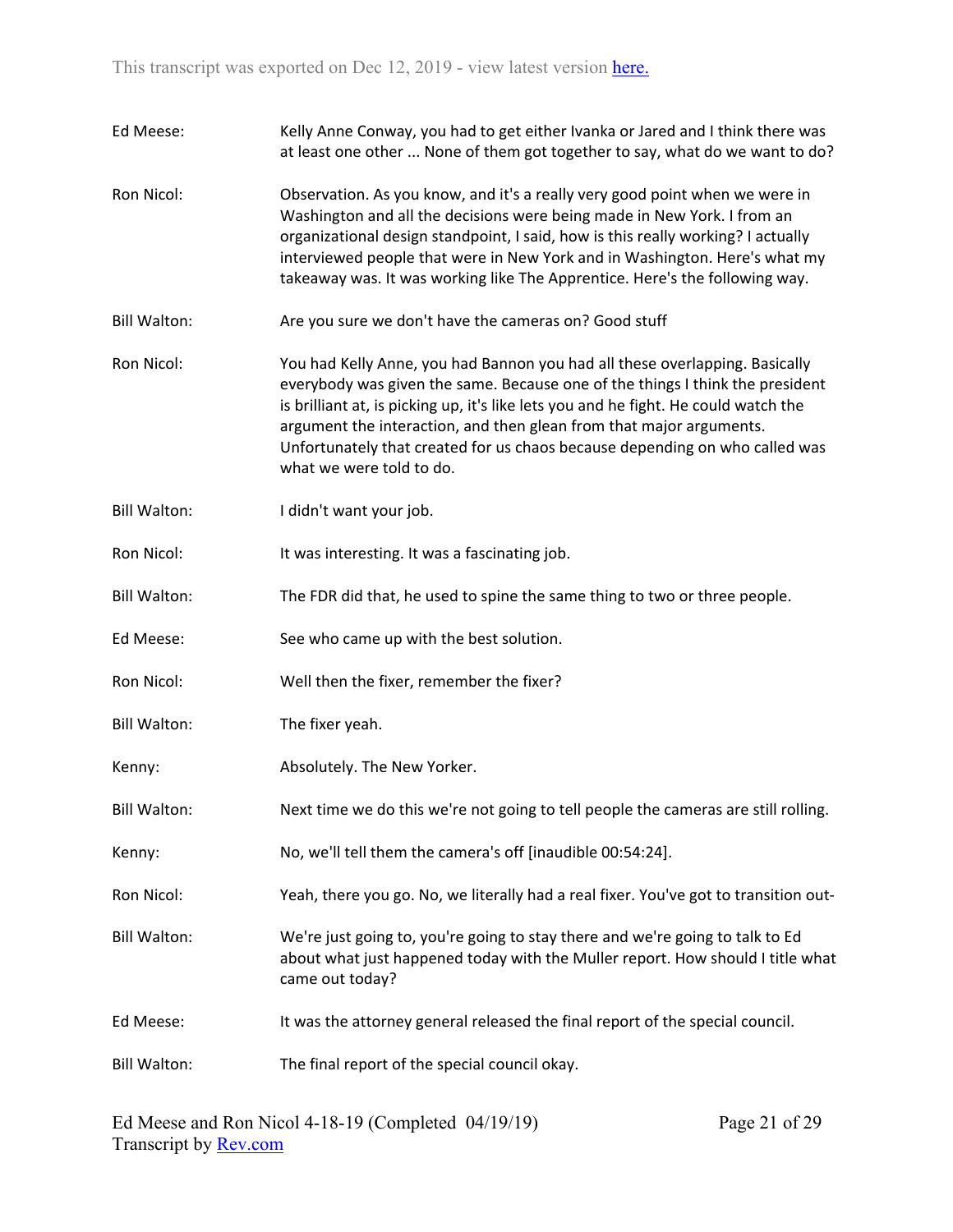| Ron Nicol:          | Ed you made a really good point earlier that that wasn't even a required<br>evolution.                                                                                                                                                                                                                                                                                                                                                                                                                                                                               |
|---------------------|----------------------------------------------------------------------------------------------------------------------------------------------------------------------------------------------------------------------------------------------------------------------------------------------------------------------------------------------------------------------------------------------------------------------------------------------------------------------------------------------------------------------------------------------------------------------|
| Kenny:              | Sarah, why don't you reset the time?                                                                                                                                                                                                                                                                                                                                                                                                                                                                                                                                 |
| <b>Bill Walton:</b> | Yeah, we'll give it 10 minutes and Ron you're curious about this too so let's just<br>even though we're not subject matter experts let's just dive in, because it<br>doesn't stop me.                                                                                                                                                                                                                                                                                                                                                                                |
| Ron Nicol:          | You do want me to comment on it?                                                                                                                                                                                                                                                                                                                                                                                                                                                                                                                                     |
| <b>Bill Walton:</b> | Yeah, I do. I think it's interesting.                                                                                                                                                                                                                                                                                                                                                                                                                                                                                                                                |
| Ron Nicol:          | I think it's fascinating.                                                                                                                                                                                                                                                                                                                                                                                                                                                                                                                                            |
| <b>Bill Walton:</b> | You're a high bandwidth guy. You've got a big brain. I want to hear what you<br>think. Okay are we ready to go?                                                                                                                                                                                                                                                                                                                                                                                                                                                      |
| Kenny:              | I'm waiting for you standby. Rolling. Okay there we go and maybe zoom out just<br>a little bit.                                                                                                                                                                                                                                                                                                                                                                                                                                                                      |
| <b>Bill Walton:</b> | We god?                                                                                                                                                                                                                                                                                                                                                                                                                                                                                                                                                              |
| Ron Nicol:          | You're not using this right?                                                                                                                                                                                                                                                                                                                                                                                                                                                                                                                                         |
| Ed Meese:           | No.                                                                                                                                                                                                                                                                                                                                                                                                                                                                                                                                                                  |
| Kenny:              | There we go. Okay, Bill we are ready.                                                                                                                                                                                                                                                                                                                                                                                                                                                                                                                                |
| <b>Bill Walton:</b> | Is it rolling?                                                                                                                                                                                                                                                                                                                                                                                                                                                                                                                                                       |
| Kenny:              | Yes.                                                                                                                                                                                                                                                                                                                                                                                                                                                                                                                                                                 |
| <b>Bill Walton:</b> | We just completed a fascinating show with Ed Meese and Ron Nicol about<br>lessons learned from the Trump transition, and various ways we might improve<br>the government, federal government. Some of it optimistic, some of it not so.<br>But we're here taping on a very special day. We're taping on the day where we<br>have the final report to the special council from the two year-long investigation<br>of the Trump campaign and collusion and so on and so forth. Ed Meese with us<br>and Ron and I both are curious about what you think about all this? |
| Ed Meese:           | Well it's a big day because there's been so much of the media attention to the<br>investigation by the special council of, and the mission of this special council<br>originally was to find out whether there was collusion and cooperation between<br>the Trump campaign, and agents or people who were involved with the Soviet<br>with start again. The purpose of the special council investigation was to see                                                                                                                                                  |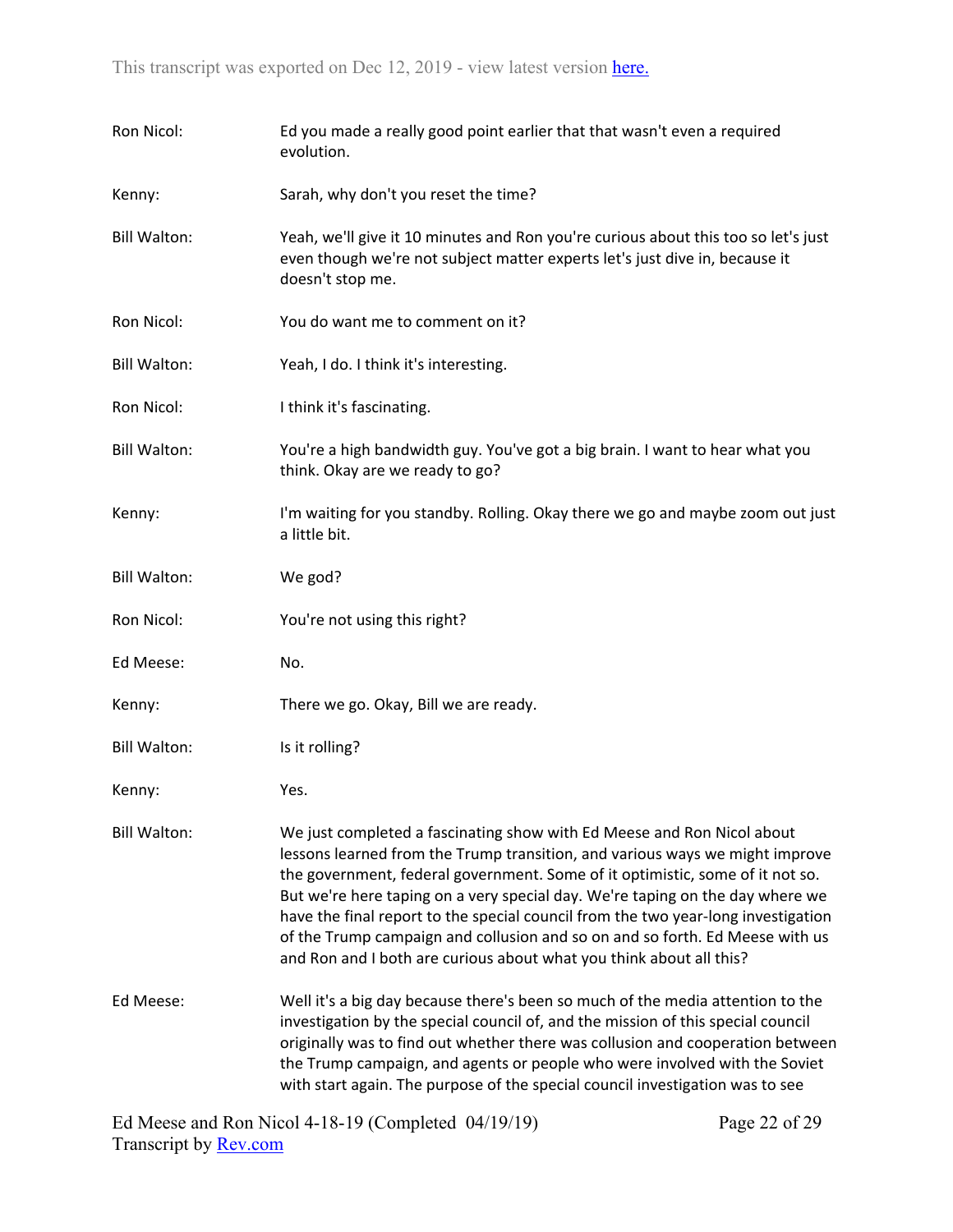whether there was any collusion or cooperation between members of the Trump campaign during 2016, and agents or other people connected to the Russian government. The special council was appointed, because the attorney general had, because he had been part of the campaign itself, had to recuse himself. That was why a special council was appointed. But the report itself, and it's important to understand what that is, it's very similar.

- Ed Meese: The special council really was like any other prosecutor in the Department of Justice. That is, they have a responsibility if they decide to either get an indictment, or if they decide not to get an indictment in a particular case where there's been an investigation of potential or possible criminal activity. This is a confidential report that that prosecutor would give to the attorney general or to if it was an assistant US attorney, to the US attorney for that particular office. The purpose of it is to explain why a decision was made. That's entirely what this report was. It's confidential because it reveals a lot of information that is itself by law confidential, such as grand jury proceedings and that sort of thing.
- Ed Meese: This attorney general, to his credit is trying to make the report because of the public attention, because of this two year process, is trying to make this as transparent as possible and give to the public, and coincidentally to the congress as much information as he possibly can. But there are certain areas where obviously he can't, and therefore had to redact a portion of the report. One is where there's grand jury material, and that's because of our laws. That is where everyone is innocent until proven guilty beyond a reasonable doubt. Unless a person is indicted and goes through a trial which would determine guilt or innocence. If the prosecutor himself or herself determines there's no basis to even go to put that person to the test of a trial, then that grand jury material has to remain secret out of fairness that to the individual that's being investigated.
- Bill Walton: How many people, how many Americans do you think understand that?
- Ed Meese: Well, probably not because almost nobody has much to do with, or sees much about the grand jury because if there isn't … Let's take an ordinary case, a case let's say of a fraud and someone's accused of fraud. The testimony is taken before a grand jury. The grand jury finds that actually there was no fraud, or that there's insufficient evidence to even indict that person. That is to charge that person. That case never sees the light of day. That's proper because you can't ruin a person's reputation based upon accusations without some evidence that is at least sufficient to indict that person and give them to the test of a trial. That's really what we're talking about. There are other areas which can't be revealed right now.
- Ed Meese: One is if it compromises National Security information, and when we're talking about something having to do with spying by a adversary country, there's nothing poor or adversary that kind of a relationship in terms of National Security. A third area is where there are other cases going on where to reveal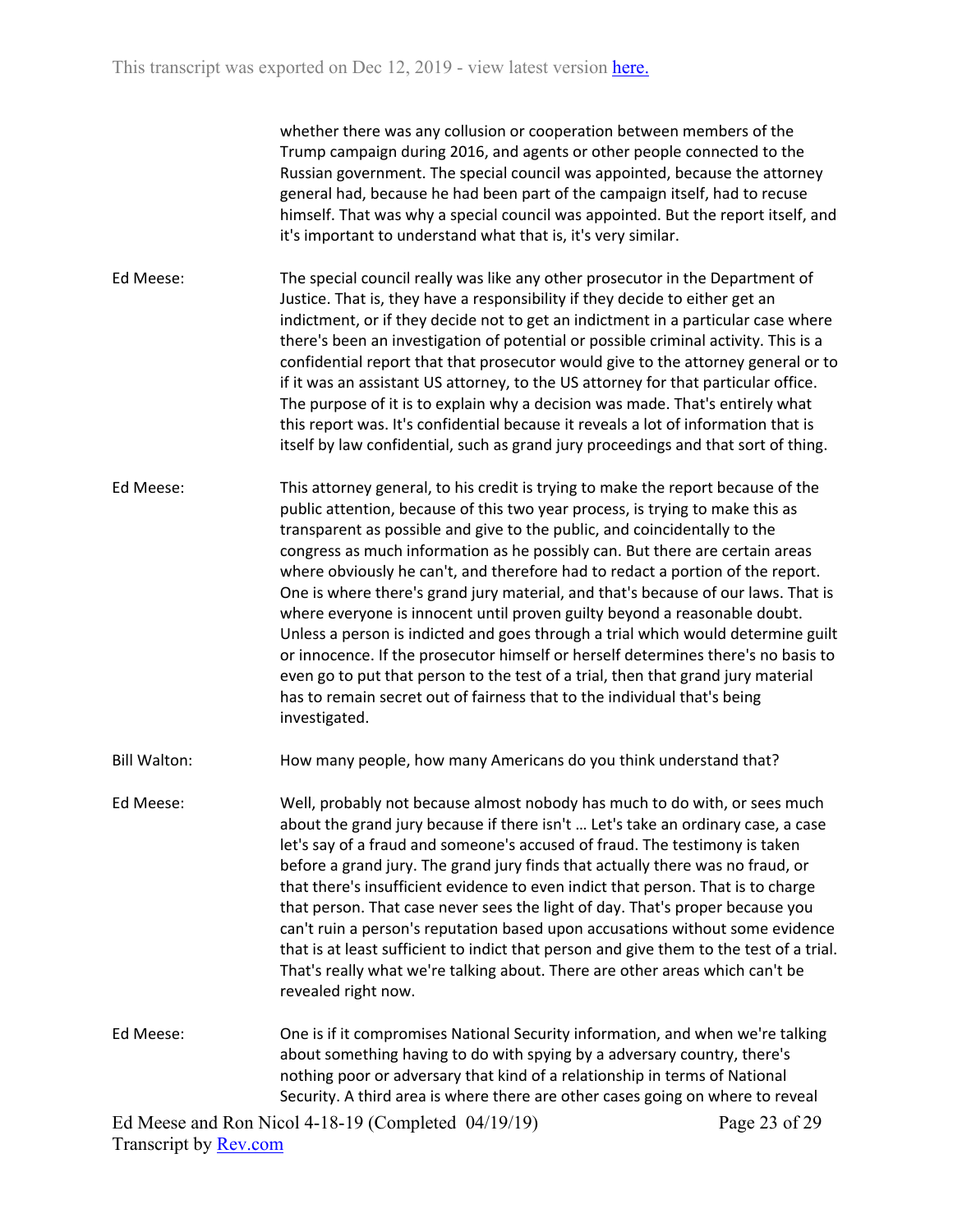|                     | certain information might prejudice the prosecution of those cases. We have<br>several cases that have come out of the Muller investigation, which are totally<br>separate from that investigation itself, which have been now prosecuted by<br>other agencies like the southern district of New York in one case, the eastern<br>district of Virginia in another case and so on. Then there's one other, and that is<br>where a person who peripherally is involved as a witness for example, and<br>information came out that might be embarrassing to them.                                                                                                                                                                                                                    |
|---------------------|-----------------------------------------------------------------------------------------------------------------------------------------------------------------------------------------------------------------------------------------------------------------------------------------------------------------------------------------------------------------------------------------------------------------------------------------------------------------------------------------------------------------------------------------------------------------------------------------------------------------------------------------------------------------------------------------------------------------------------------------------------------------------------------|
| Ed Meese:           | Where they're not really part of the essential investigation itself, but the even<br>the fact that they had to testify, could be embarrassing to them in their<br>profession or in their family life or something. That information is properly<br>excluded. Put that all together it's a minor part. The important part is that the<br>report itself that deals with the matters which the special council actually did<br>investigate and had a mission and authorization to investigate, which in this<br>case were two. One was there collusion and cooperation between the campaign<br>or members thereof and the Russian government? Secondly, did the President<br>in any way obstruct justice? That information basically as a whole is going to be<br>before the public. |
| Ron Nicol:          | Can I ask you a question about this having been the attorney general in those<br>shoes, how would you judge  The special council clearly said there was no<br>collusion but left the question of obstruction open for the attorney general to<br>answer. How do you see them?                                                                                                                                                                                                                                                                                                                                                                                                                                                                                                     |
| Ed Meese:           | Well, I think that that was a failure quite frankly of the special council to carry<br>out his total mission. I think he should have been a willing to say the evidence<br>goes either one way or the other. Either there is sufficient evidence there to at<br>least at the very minimum lay that out, and say that there was obstruction of<br>justice and then leave it up to the Department of Justice whether they're going<br>to proceed with an indictment. But in the absence of an indictment, actually<br>then he should have indicated that there was no basis for indictment, and<br>therefore that should have ended it.                                                                                                                                             |
| Bill Walton:        | We talked about this before the show though, don't you think he had a problem<br>with his hyper partisan team that was not going to be finding anything except<br>Trump is guilty? How much division there was there in the team?                                                                                                                                                                                                                                                                                                                                                                                                                                                                                                                                                 |
| Ed Meese:           | Well this is speculation on my part because I don't know exactly why.                                                                                                                                                                                                                                                                                                                                                                                                                                                                                                                                                                                                                                                                                                             |
| <b>Bill Walton:</b> | I'm speculating on my part, you don't have to take it's my speculation.                                                                                                                                                                                                                                                                                                                                                                                                                                                                                                                                                                                                                                                                                                           |
| Ed Meese:           | I think that's a very logical and common sense reason why he didn't do that. He<br>could not because of the fact that so many of the lawyers that were working for<br>the special council in this case, and it's very surprising quite frankly, so many of<br>them, one at least one was totally irresponsible, unprofessional, unscrupulous<br>lawyer who had been actually criticized by the US Supreme Court for his work in<br>some of the previous cases.                                                                                                                                                                                                                                                                                                                    |
|                     |                                                                                                                                                                                                                                                                                                                                                                                                                                                                                                                                                                                                                                                                                                                                                                                   |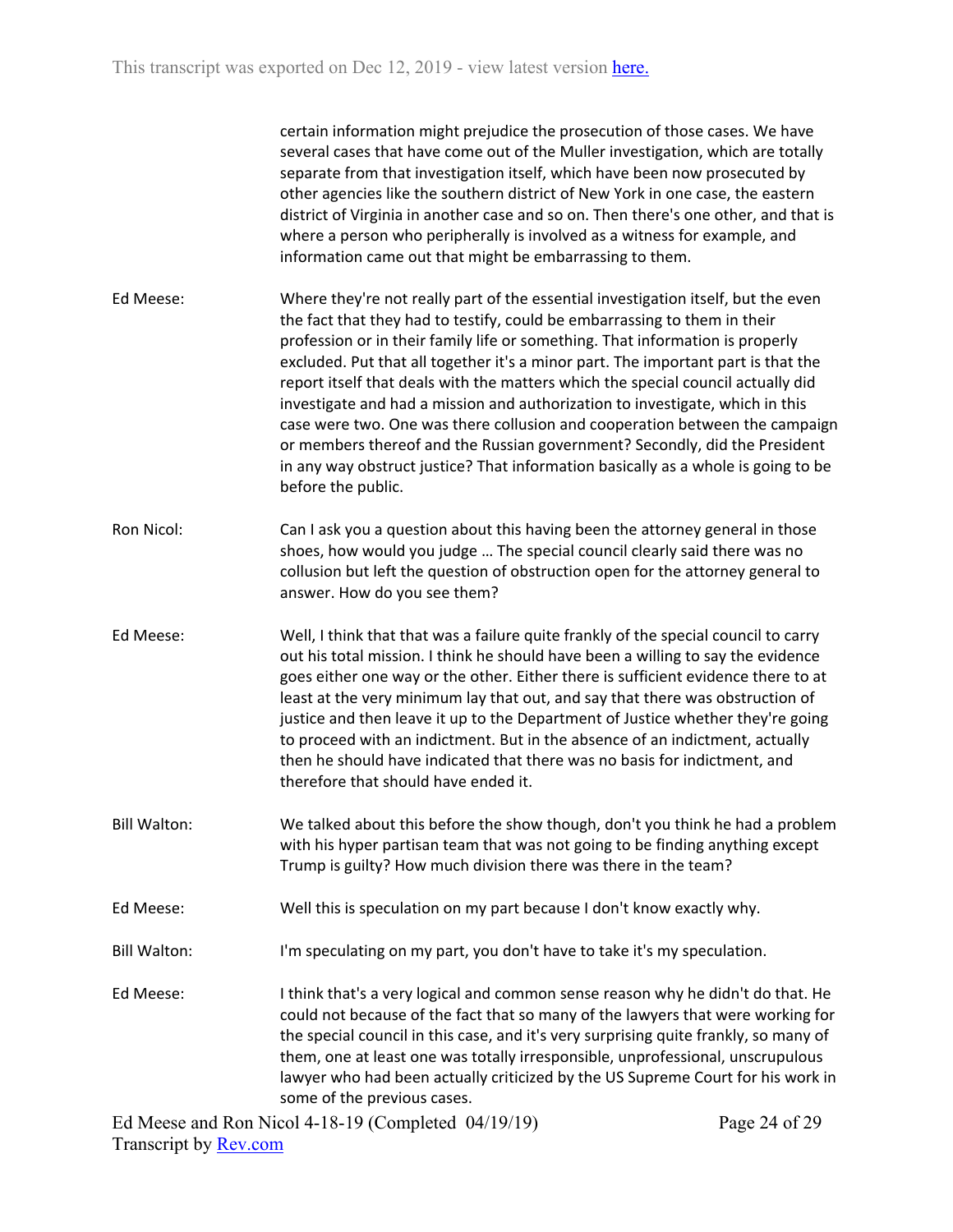- Bill Walton: Isn't he the one that took out Arthur Anderson?
- Ron Nicol: Yes and [Enron 01:04:06].
- Bill Walton: And Enron, yeah.
- Ed Meese: The fact that he was even on that team just amazed me. Because that's a person that I wouldn't have had if I was still in the Department of Justice, would not be any part of the Department of Justice or the US attorney. But beyond that, I think that the fact that that he could not, my speculation is that the special council could not get consensus among his own people. Therefore for that reason he punted, if you will, and punted the ball back literally to the attorney general, who then looked at this matter with the deputy attorney general who had the day to day responsibility of liaison with the special council. They consulted the office of Legal Counsel, which is the attorney general's legal advisor if you will, and came to the conclusion that there was not sufficient evidence for any charge against the President for obstruction of justice.
- Ron Nicol: One thing we haven't heard about is the scope document of the investigation. Do you think the attorney general should release what the scope of this investigation was?
- Ed Meese: Well we haven't seen the memo or the documentation, we've only seen it paraphrased as being the two items that I mentioned. But I agree. I think it should have been the scope of that should have been, and the exact mission given to him authorizing him to investigate by the in this case, the deputy attorney general who was acting attorney general at the time.
- Bill Walton: Well it was a matter of politics. You are a brilliant careful lawyer, one of our leading constitutional experts. You understand how this plays out. You just gave us a great reason why this was being handled the way it is, and we're going to come out with this report. Yet as a matter of politics, most of the American people doesn't understand or appreciate the kinds of things you're saying. I don't know how we put this to bed as long as people don't understand civics or the constitution.
- Ron Nicol: Well Bill it's even worse than that because after the attorney general's press conference today, I had a few minutes to flip between channels. Flipping between Fox News, CNN, MSNBC you wouldn't think they were talking about the same talk. It was really interesting.
- Bill Walton: I was getting back to Ronald Reagan wanting people to agree on the facts. We're not even close.
- Ed Meese: Well, I think that there are too complicating factors that we have to recognize in this particular matter. Number one is, we had the first time I've ever seen it frankly, the corruption within the Department of Justice and the FBI and the

Ed Meese and Ron Nicol 4-18-19 (Completed 04/19/19) Transcript by [Rev.com](https://www.rev.com/) Page 25 of 29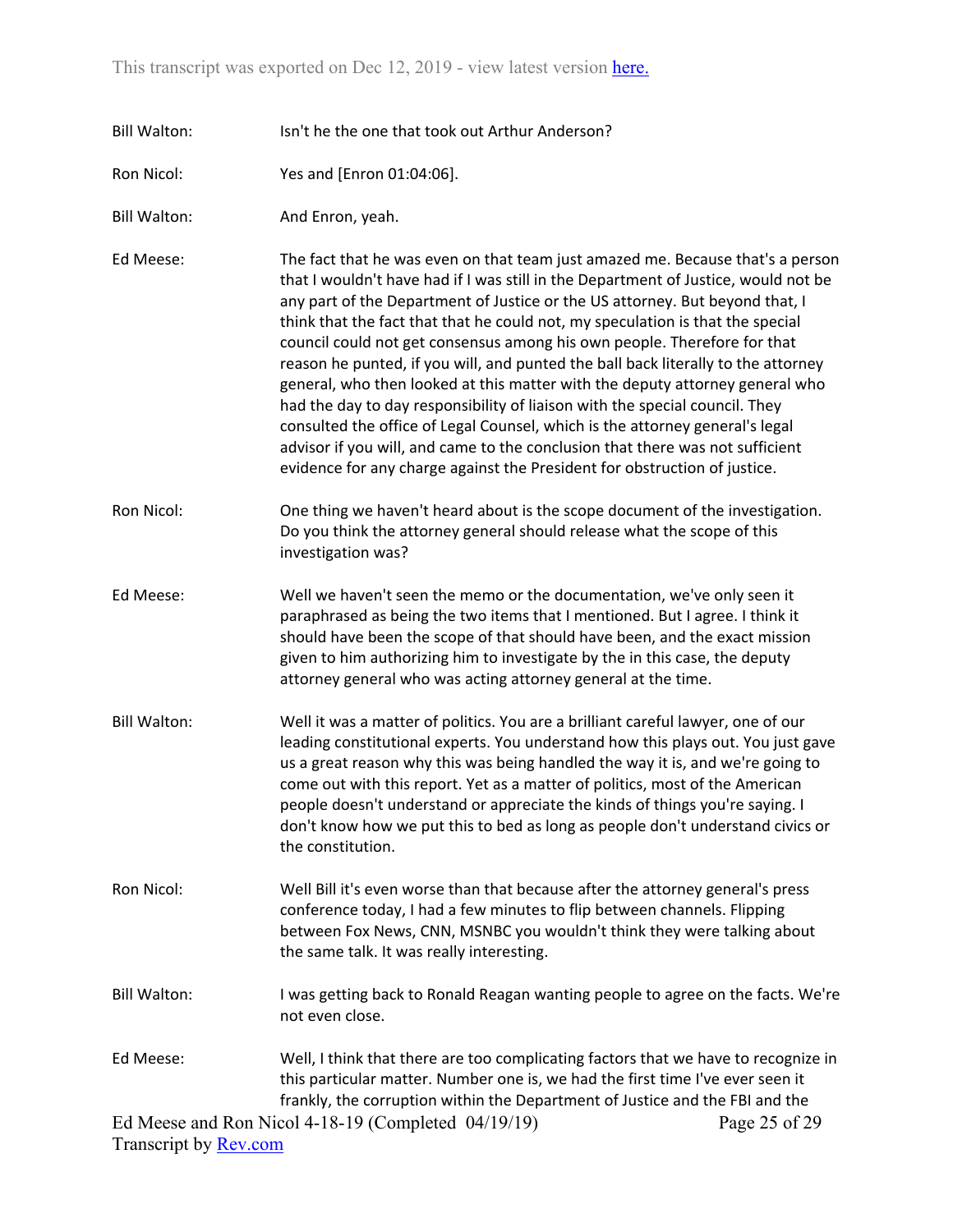intelligence agencies. Seeking, first of all to keep the current president from getting elected, and secondly to harass him, and try to get him compromise after he was elected. We've never seen that before. This has been the worst corruption in the FBI in its history. Of course that's already been identified with the former director, former deputy director and acting director right down the line. Much more will be heard about that because the current honest attorney general has indicated that he's going after this, and he's going to on behalf of the people of the country find out and assign accountability and take appropriate action.

- Bill Walton: Do you feel that the agencies have rooted out those corrupt people?
- Ed Meese: Well, I don't know. I don't know whether they've got them all or not. I hope so. But I think that will come out of this investigation that the attorney general has said that he is beginning. The other complication of this is we've never had as let's say, partisan and divisive news media as we have at the present time. If you take the people who have been commenting on this on the various cable shows, CNN, MSNBC and so on. Who have been saying things as though the decision had already been made, and that there was clear evidence that the President was guilty or that the campaign at least was guilty of collusion, and the President was guilty of obstruction of justice. Both of which have now been found to be untrue.
- Ron Nicol: Related to that, because I think you make a very good point. Already the attorney general is being viewed as a partisan, even though he's trying to be neutral. Do you think this is going to lead to another special council?
- Ed Meese: I don't think that it's going to lead to another special council. We've had enough trouble with the one we had, and the way in which that whole thing was handled. I don't think you only will have a special council if there was reason for the current attorney general recuse himself or someone else in the department had to be recused. I don't think that that is the case and I don't think it will be the case. The way in which certain members of the Congress are handling it, particularly Adam Schiff for example, who should be really is an embarrassment to the congress and should be resigning, and there are others like him that are continuing with this attack. You have this if not a conspiracy, you certainly have a commonality between the people in the government who are corrupt, with these people in Congress for their own partisan political purposes.
- Ron Nicol: Ed so you've been in this organization, you know this situation for decades. Put this event, what's happened in the last couple of years in historical context. How do you think it's going to be viewed in the future?
- Ed Meese: I think certainly the corruption of the FBI, the corruption that took place in the Department of Justice will be historic. I think it will be a black mark against those people who are involved. I think the important thing is for the public to understand that 99.9% of the people in both the Department of Justice and the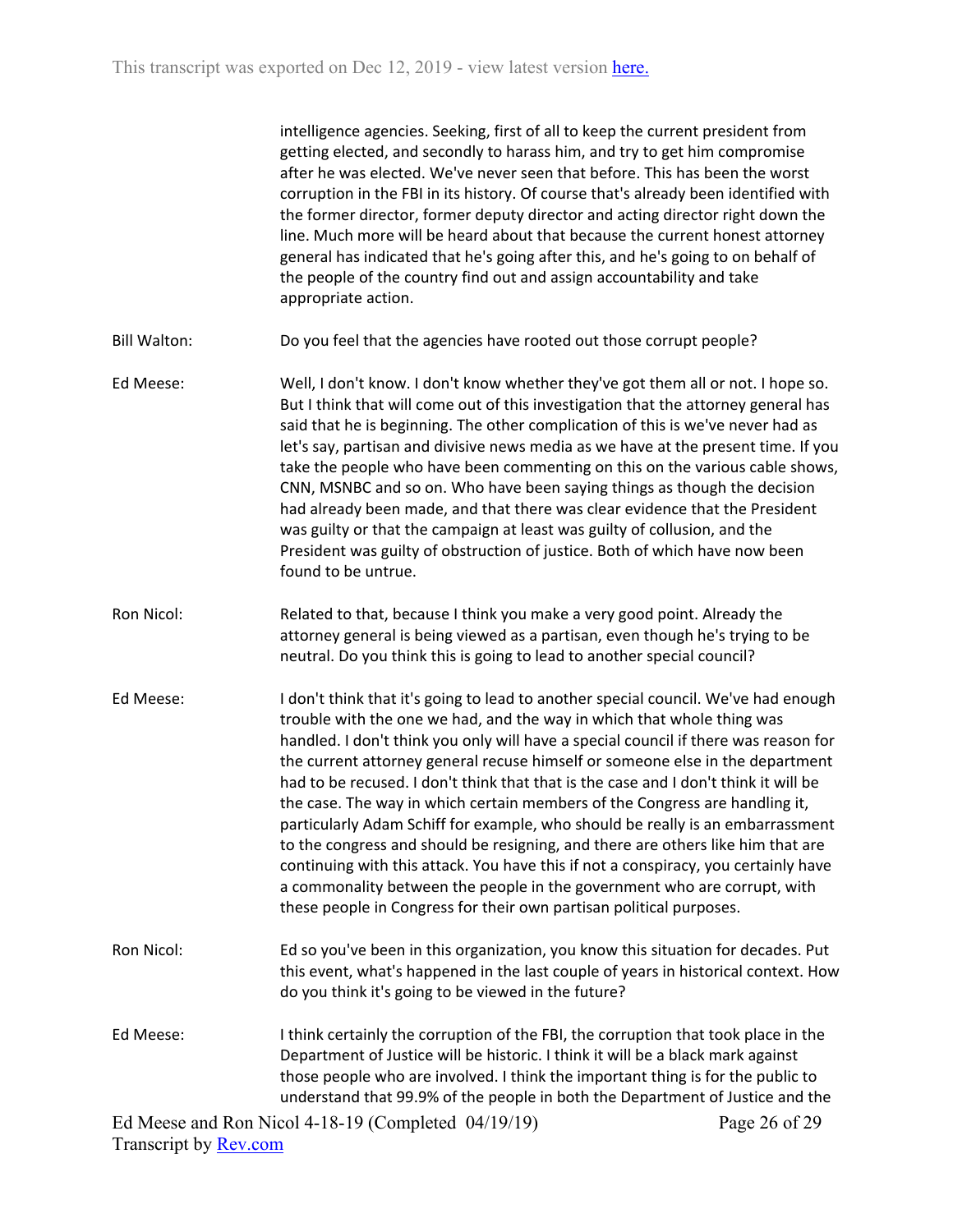FBI, which of course is a branch of the Department of Justice, are honest, hardworking people doing a good job. It's too bad that a certain group of corrupt people have compromised these agencies, at least to the extent that they did.

- Ron Nicol: Bill based on all conversations you've had, what do you see in this situation?
- Bill Walton: I see that Congress is going to open their own investigation. I don't think this puts anything to rest. This is never about the rule of law. It's not about following careful procedures it's politics. I think unfortunately this is going to be with us so long as Trump is President.
- Ron Nicol: Do you think it's going to be a positive or a negative?
- Bill Walton: The good thing I think is it helps him in 2020.
- Ron Nicol: That's what I was asking, do you think it's going to help in 2020?
- Bill Walton: As a matter of politics, I think this is the way everybody's behaving very good for him. Because there are enough fair minded people in the country that are going to say look he went through all this and there's nothing there and they're going to stop listening. Rachel Maddow ratings have plummeted.
- Ron Nicol: Good point.
- Ed Meese: I would hope that in the Congress that the Republican leaders for example, and also some of the Democrats that are fair minded people would come together and say we've had enough. In the case of the Democrats that they would abandon the course that their own leaders are on to try to make a partisan circus out of this, and say look we need to get back to the people's business we need to have a budget. If they come up without a budget now for another fiscal year-
- Bill Walton: They're really all about politics and power and it's in their interest to do that.

Ed Meese: It really is because we have the best constitutional republic in the history of the world. To have a few people, both in the executive branch which have now been identified and hoarded, and in the Congress who are essentially violating their oath of office by the partisan and vicious attacks that are taking place on the President at the current time.

Bill Walton: Guys thank you. General Meese Attorney General Meese great man. Thank you for illuminating this for Ron and me. We'll continue on with the next conversation, the next crisis and we'll hope to have you both back.

Ed Meese: Thank you.

Ed Meese and Ron Nicol 4-18-19 (Completed 04/19/19) Transcript by [Rev.com](https://www.rev.com/)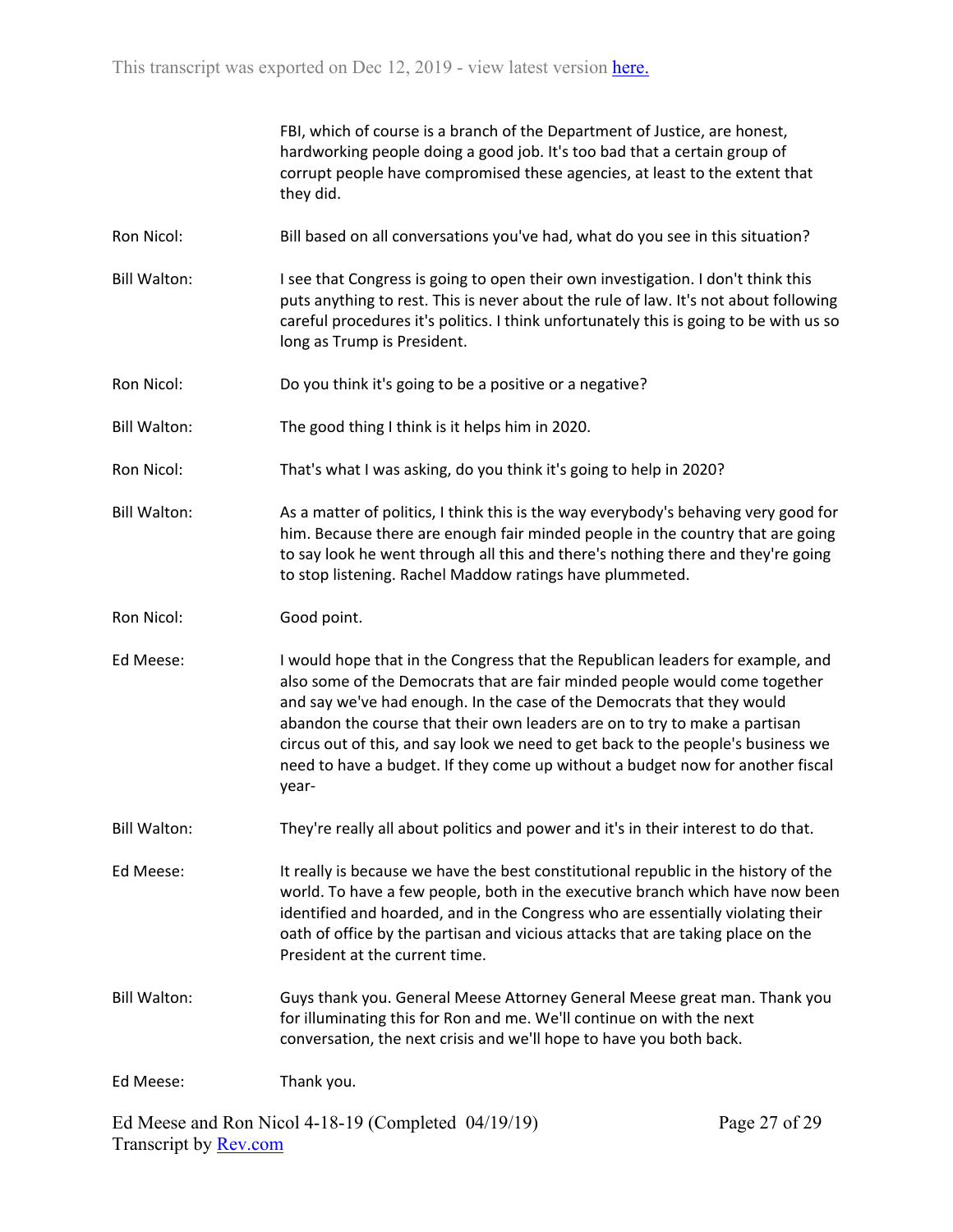| <b>Bill Walton:</b> | Okay. All right. Thanks for joining.                                                                                                                                                                                                                                                                                                      |
|---------------------|-------------------------------------------------------------------------------------------------------------------------------------------------------------------------------------------------------------------------------------------------------------------------------------------------------------------------------------------|
| Ron Nicol:          | It was a good discussion.                                                                                                                                                                                                                                                                                                                 |
| <b>Bill Walton:</b> | It was great. I must admit one of the huge reason I like doing this show is<br>because I learn so much.                                                                                                                                                                                                                                   |
| Ron Nicol:          | But that's also what the audience gets out of it Bill. Like you said, what Ed was<br>talking about most people you don't really hear that. You hear the daily attack,<br>you don't hear the step back and think about this.                                                                                                               |
| <b>Bill Walton:</b> | Well that's the audience piece of this. It's a different side of the same coin or<br>whatever you want to call it.                                                                                                                                                                                                                        |
| Ron Nicol:          | Thoughtful people that's your audience thoughtful people.                                                                                                                                                                                                                                                                                 |
| <b>Bill Walton:</b> | I think people take notes. I don't want to tell them we've got a transcript on<br>Wednesday. I don't want to lose that intensity. Thank you. That was great. That<br>was great Ron. That was great. I do feel like we need to come up with a redesign<br>of government project. But Ed you're right you need to have a leader to do that. |
| Ron Nicol:          | Remember when Al Gore did reinventing government? I was invited to speak at<br>one of his, and I said it won't happen this way. It was all politics.                                                                                                                                                                                      |
| <b>Bill Walton:</b> | Unfortunately we only started this on our 50th show.                                                                                                                                                                                                                                                                                      |
| Ron Nicol:          | That's a great idea though.                                                                                                                                                                                                                                                                                                               |
| <b>Bill Walton:</b> | We're going to begin better late than never.                                                                                                                                                                                                                                                                                              |
| Sara:               | Better late than never.                                                                                                                                                                                                                                                                                                                   |
| <b>Bill Walton:</b> | Your plane is what time?                                                                                                                                                                                                                                                                                                                  |
| Ron Nicol:          | 2:44. How long is it going to take to get to the airport?                                                                                                                                                                                                                                                                                 |
| <b>Bill Walton:</b> | Are you driving?                                                                                                                                                                                                                                                                                                                          |
| Ron Nicol:          | No, Uber.                                                                                                                                                                                                                                                                                                                                 |
| <b>Bill Walton:</b> | I think Reagan is probably only about 25 or 30 minutes.                                                                                                                                                                                                                                                                                   |
| Ron Nicol:          | Okay. I get there by 2:00 I'll be okay I can leave at 1:00, 1:15 1:30.                                                                                                                                                                                                                                                                    |
| <b>Bill Walton:</b> | We could do this, I have a tennis lesson at 1:30.                                                                                                                                                                                                                                                                                         |